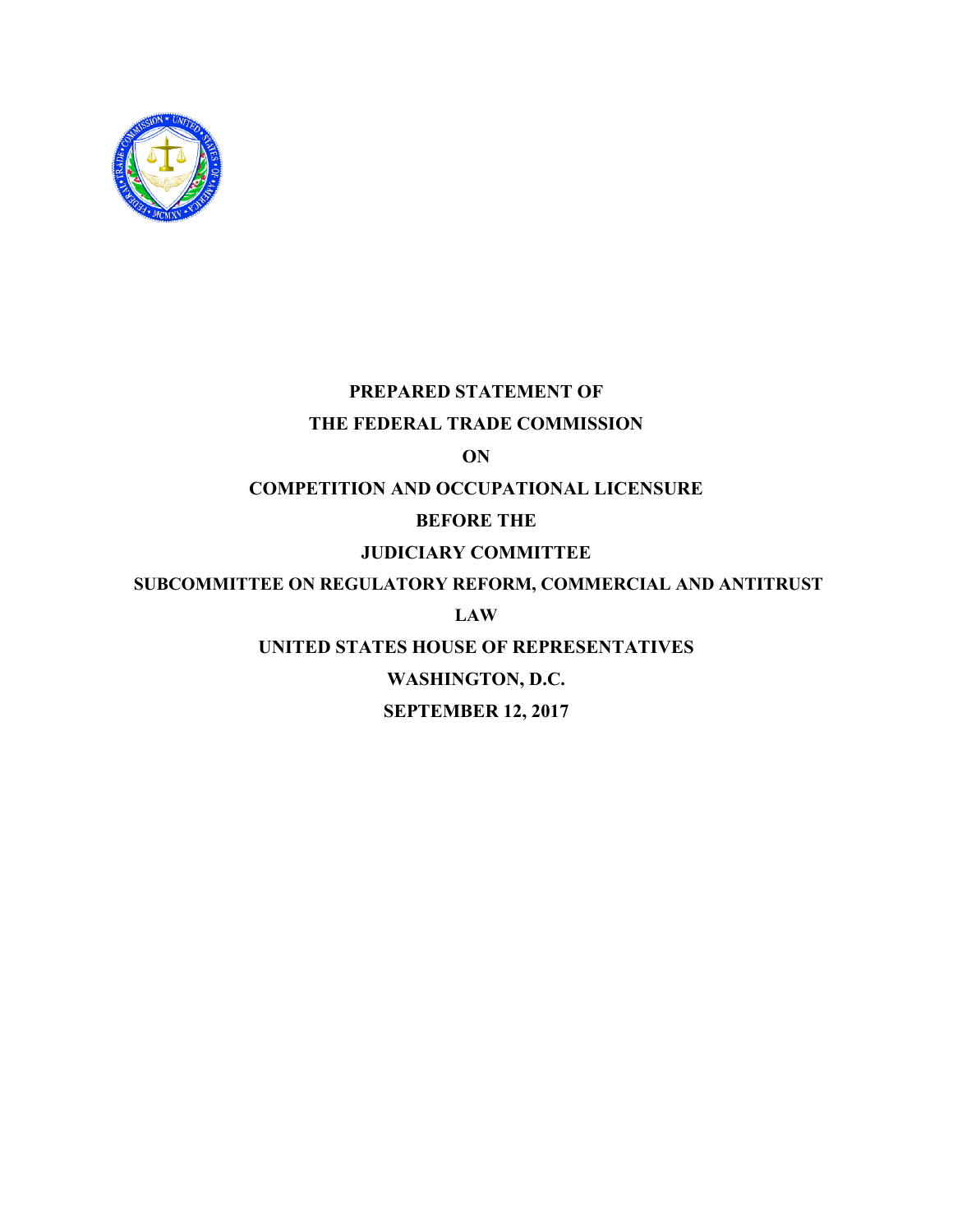### **I. Introduction**

Chairman Marino, Ranking Member Cicilline, and Members of the Subcommittee, thank you for the opportunity to appear before you today. I am Maureen K. Ohlhausen, Acting Chairman of the Federal Trade Commission ("FTC" or "Commission"), and I am pleased to join you to discuss competition perspectives on occupational licensing. This has long been an area of significant interest for the Commission and, as demonstrated by H.R. 3446 – the ''Restoring Board Immunity Act of 2017" ("RBI Act") – it is of interest to Congress as well.<sup>1</sup>

The FTC recognizes that occupational licensing can offer important benefits. Licensing can protect consumers from actual health and safety risks and support other valuable public policy goals. But that does not mean *all* licensing is warranted, or that restrictions on an occupation always yield more benefits than harms. Licensing restrictions may impede competition and hamper entry into professional and services markets, yet offer few, if any, significant consumer benefits. Such regulations may lead to higher prices, lower quality, and reduced consumer access to services and goods. In the long term, these unnecessary restrictions can cause lasting damage to competition and the competitive process. They tend to render markets less responsive to consumer demand, and they dampen incentives for innovation in products, services, and business models. These restrictions also create barriers to entry and mobility for workers seeking to meet consumer demand for services. In the end, excessive occupational licensing means consumers lose the benefits of competition, workers are denied full economic opportunity, and our whole economy suffers.

 $<sup>1</sup>$  This written statement presents the views of the Federal Trade Commission. Oral testimony and responses to</sup> questions reflect my views and do not necessarily reflect the views of the Commission or any individual Commissioner.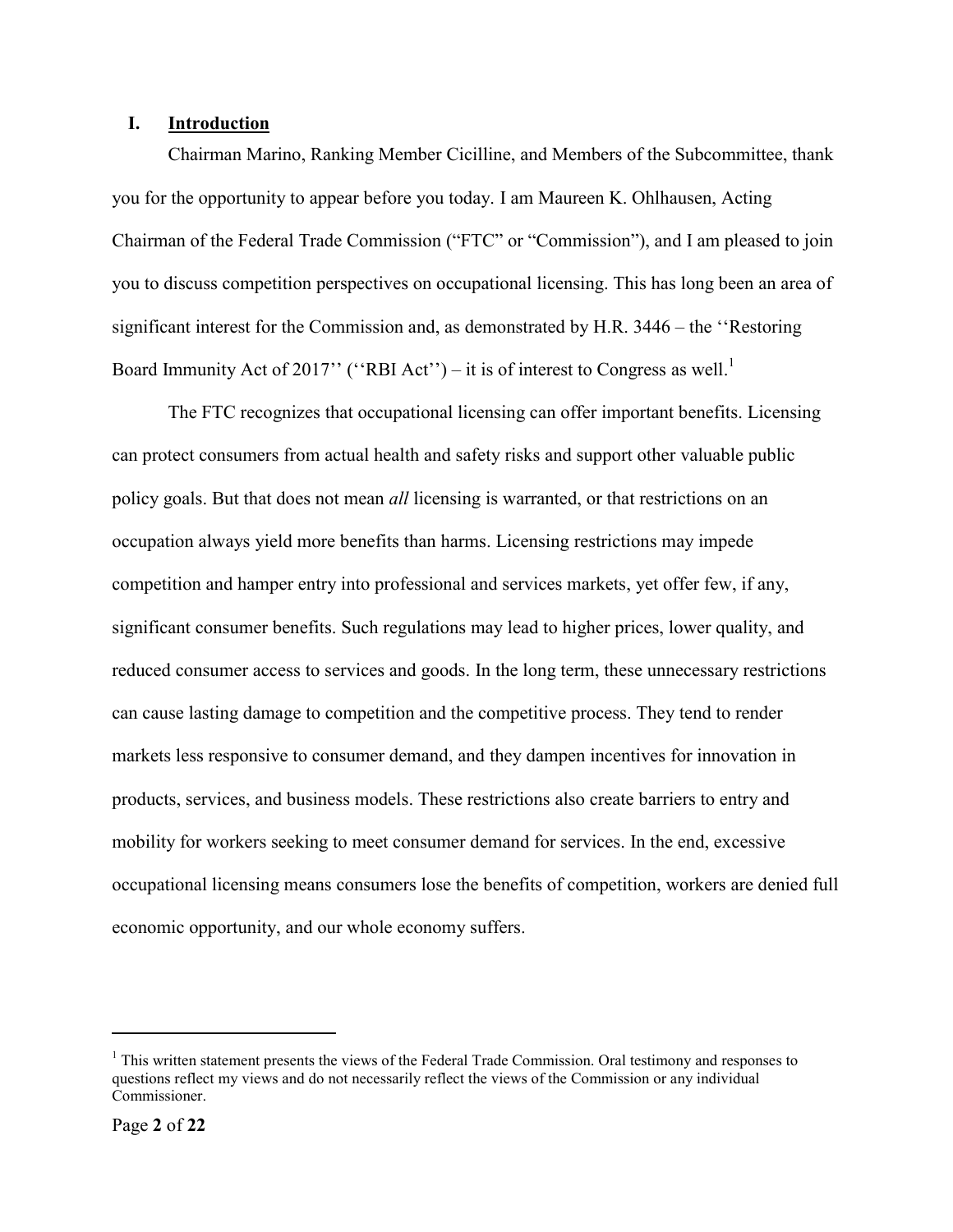This testimony describes the FTC's approach to evaluating the potential competitive effects of occupational licensing and related regulations, and how we use a combination of research, education, advocacy, and enforcement tools to promote competition among service providers. Typically, we have examined particular restrictions that may unduly limit competition in specific licensed occupations. Furthermore, when appropriate, the Commission has taken enforcement action to stop regulatory boards from exceeding their authority to suppress or eliminate competition. The Commission and its staff have not tended to focus on whether, as a general matter, certain occupations, trades, and professions should or should not be licensed or otherwise regulated.<sup>2</sup> Recently, however, I convened the FTC Economic Liberty Task Force,<sup>3</sup> which has begun to examine a range of broader licensing issues.

<span id="page-2-0"></span>Occupational regulation can be especially problematic when regulatory authority is delegated to a board controlled by active market participants – members who work in, and may derive much or all of their income from, the very occupation they regulate. There may be good reasons to include board members with this type of expertise. However, when financiallyinterested members control or dominate a board, there is a risk that the board's decisions will serve the private economic interests of its members, not the policies of the state or the well-being of its citizens. As the Supreme Court has observed, acknowledging the risk of self-dealing does not require an assumption that board members will act in bad faith. Rather, self-dealing arises

 $2^{2}$  Some Commission and staff advocacy comments have questioned whether, for a certain service or occupation, licensure is a necessary or justified form of regulation. *See, e.g.*, [FTC Staff Comment to the Hon. O.H. Harris](file:///C:/Users/Daniel/Downloads/FTC%20Staff%20Comment%20to%20the%20Hon.%20O.H.%20Harris%20Concerning%20Texas%20S.B.%20454%20to%20License%20Interior%20Designers)  [Concerning Texas S.B. 454 to License Interior Designers](file:///C:/Users/Daniel/Downloads/FTC%20Staff%20Comment%20to%20the%20Hon.%20O.H.%20Harris%20Concerning%20Texas%20S.B.%20454%20to%20License%20Interior%20Designers) (1989),

[https://www.ftc.gov/sites/default/files/documents/advocacy\\_documents/ftc-staff-comment-hon.o.h.harris](https://www.ftc.gov/sites/default/files/documents/advocacy_documents/ftc-staff-comment-hon.o.h.harris-concerning-texas-s.b.454-license-interior-designers/v890045.pdf)[concerning-texas-s.b.454-license-interior-designers/v890045.pdf.](https://www.ftc.gov/sites/default/files/documents/advocacy_documents/ftc-staff-comment-hon.o.h.harris-concerning-texas-s.b.454-license-interior-designers/v890045.pdf) In addition, in the past, Commission staff have studied the general conditions under which licensure or some other form of occupational regulation may or may not be warranted. *See generally, e.g.*, CAROLYN COX & SUSAN FOSTER, BUREAU OF ECON., FED. TRADE COMM'N, THE COSTS AND BENEFITS OF OCCUPATIONAL REGULATION (1990), [http://www.ramblemuse.com/articles/cox\\_foster.pdf.](http://www.ramblemuse.com/articles/cox_foster.pdf)

Page **3** of **22** <sup>3</sup> Fed. Trade Comm'n, Economic Liberty, [https://www.ftc.gov/policy/advocacy/economic-liberty.](https://www.ftc.gov/policy/advocacy/economic-liberty)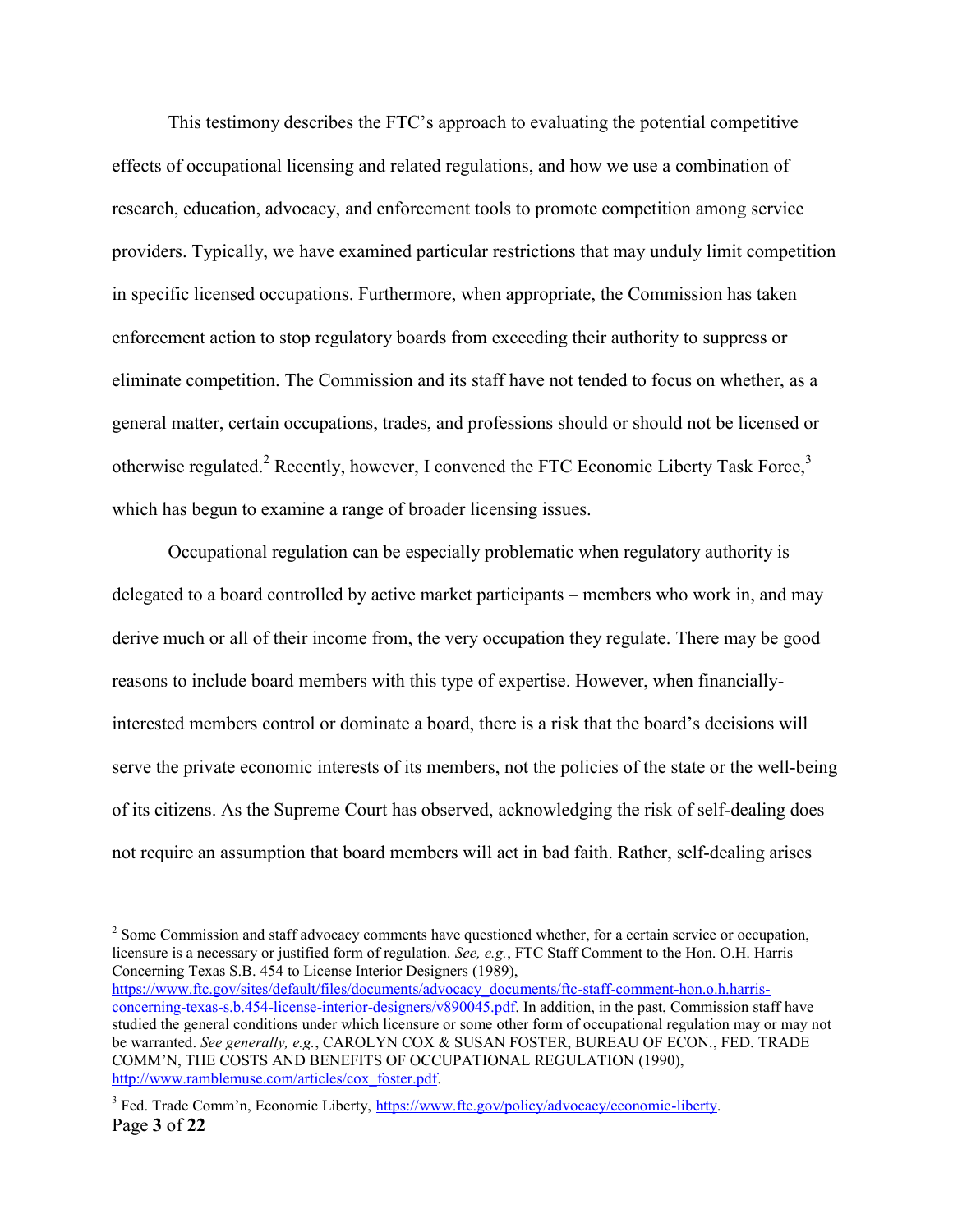from inherent biases associated with "singularly strong private interests," and "an assessment of the structural risk of market participants' confusing their own interests with the State's policy goals."<sup>4</sup>

The FTC and its staff address these concerns primarily in two ways. First, as part of the FTC's competition advocacy program, we often respond to calls for public comment and invitations from legislators and regulators, who ask FTC staff to identify and analyze specific restrictions that may harm competition without offering countervailing consumer benefits. Typically, we urge policymakers to integrate competition concerns into their decision-making process. Specifically, we ask that they consider whether: (1) any licensing regulations are likely to have a significant adverse effect on competition; (2) those restrictions are targeted to address actual risks of consumer harm; and (3) the restrictions are narrowly tailored to minimize burdens on competition, or whether less restrictive alternatives are available.<sup>5</sup>

<span id="page-3-0"></span>Second, the Commission has used its enforcement authority to challenge anticompetitive conduct by regulatory boards whose members are active market participants. These enforcement actions have included challenges to agreements among competitors that restrain truthful and nondeceptive advertising, price competition, and contracting or other commercial practices. We have also challenged direct efforts to prohibit competition from new rivals where there is no legitimate justification for doing so. The Commission can only bring these actions when the challenged conduct harms competition and consumers, violates the federal antitrust laws, and falls outside of the scope of protected "state action." Under the state action doctrine, which was first articulated by the Supreme Court in 1943, principles of federalism limit the application of the federal

<sup>4</sup> *N.C. State Bd. Dental Examiners v. FTC*, 135 S. Ct. 1101, 1114 (2015).

<sup>5</sup> *[License to Compete: Occupational Licensing and the State Action Doctrine, Hearing Before the S](https://www.ftc.gov/public-statements/2016/02/prepared-statement-federal-trade-commission-license-compete-occupational). Comm. on the Judiciary, Subcomm. on Antitrust, Competition Pol'y and Consumer Rights*, 114<sup>th</sup> Cong., 2 (Feb. 2, 2016), [https://www.ftc.gov/system/files/documents/public\\_statements/912743/160202occupationallicensing.pdf.](https://www.ftc.gov/system/files/documents/public_statements/912743/160202occupationallicensing.pdf)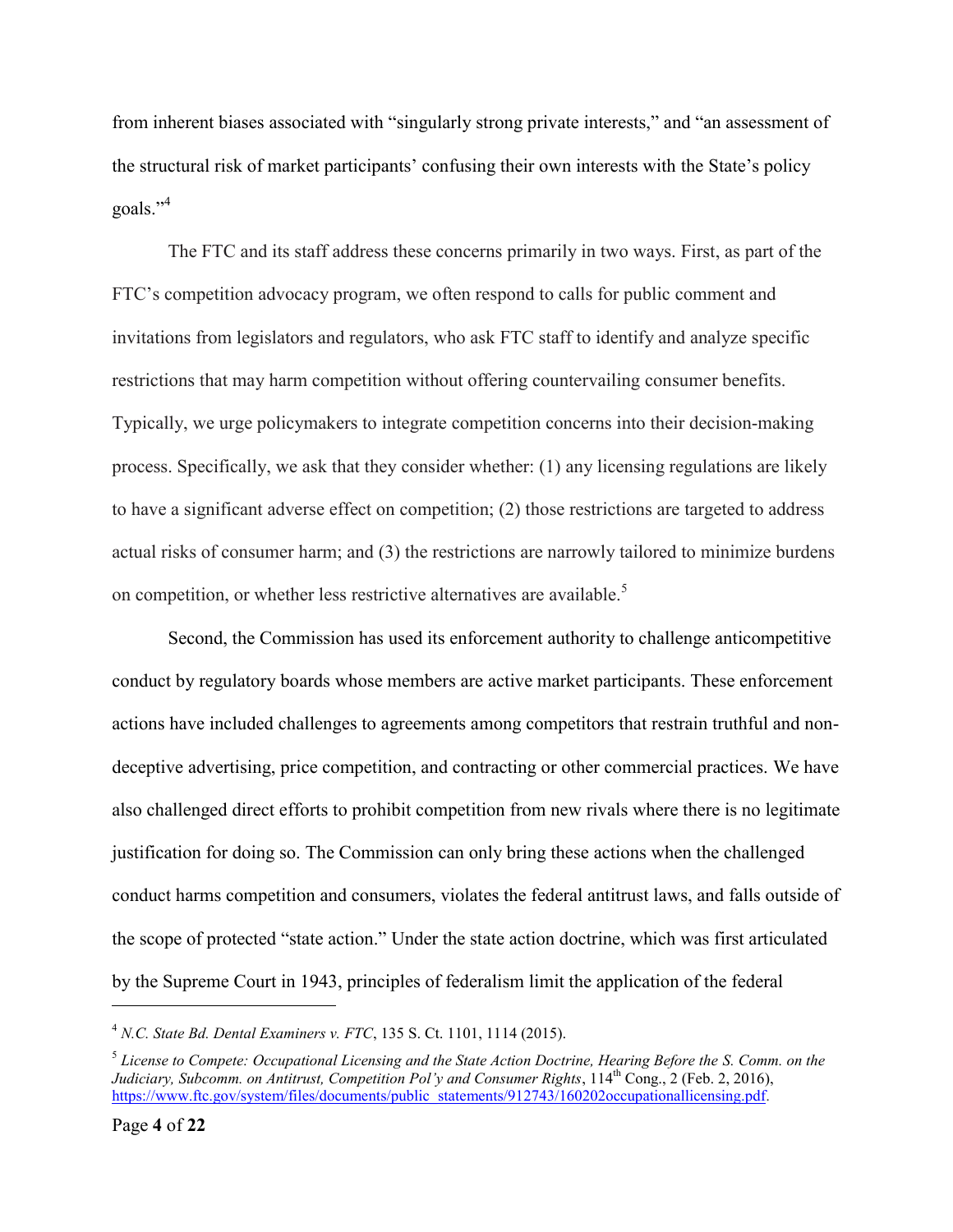antitrust laws when restraints on competition are imposed or approved by the states themselves.<sup>6</sup> A state acting as a sovereign may impose occupational licensing or other regulations that displace competition in favor of other goals and values. But as the Supreme Court has cautioned, "The national policy in favor of competition cannot be thwarted by casting . . . a gauzy cloak of state involvement over what is essentially . . . [private anticompetitive conduct]."<sup>7</sup> As one of two federal agencies charged with enforcing U.S. antitrust laws, the Commission is committed to ensuring that the state action doctrine remains true to its foundations.

The discussion below will cover several aspects of the Commission's occupational licensing work.

- <span id="page-4-0"></span> First, it provides a brief overview of the FTC's interest and experience in competition issues related to occupational licensing and competitor-controlled regulatory boards;
- Second, it outlines general competition concerns in this area, touching on some of the issues implicated by H.R. 3446; and
- Third, it provides additional details of the FTC's work relating to the potential competitive harm of excessive regulation of the occupations, including FTC research, competition advocacy, and law enforcement.

#### **II. Interest and Experience of the FTC**

Competition is at the core of America's economy and vigorous competition among sellers in an open marketplace can provide consumers the benefits of lower prices, higher quality products and services, and greater innovation. To advance that national policy, the FTC Act

<sup>6</sup> *Parker v. Brown*, 317 U.S. 341 (1943).

<sup>7</sup> *Cal. Retail Liquor Dealers Ass'n v. Midcal Aluminum, Inc.,* 445 U.S. 97, 106 (1980).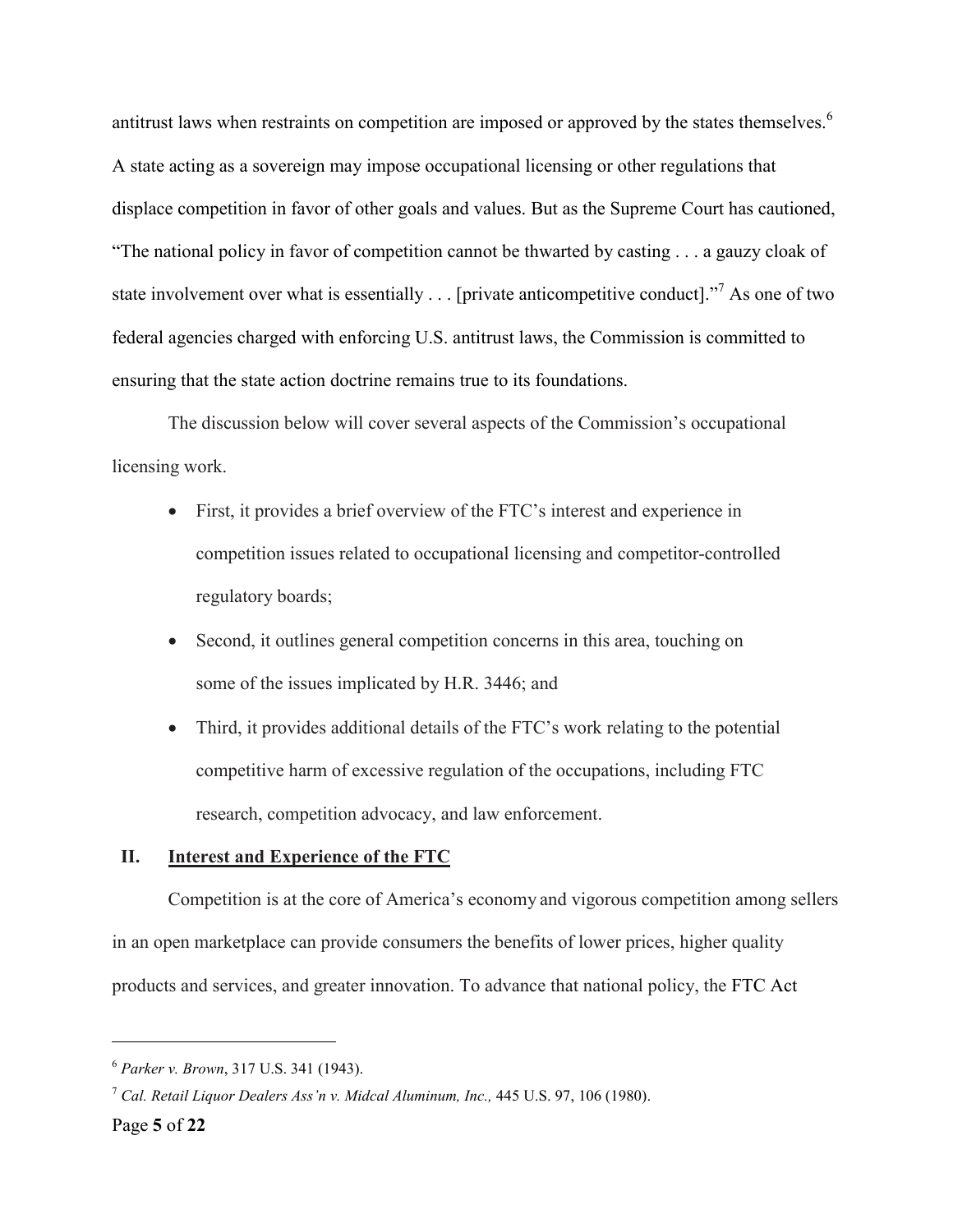grants the Commission broad enforcement authority with regard to both competition and consumer protection matters in most sectors of the economy.<sup>8</sup> In addition, Section 6 of the FTC Act provides, among other things, a general authority to investigate and report on market developments "in the public interest," as well as authority to make recommendations based on those investigations.<sup>9</sup> This distinct charge supports the FTC's research, education, and competition advocacy efforts.

To fulfill these statutory mandates, the Commission seeks to identify private, public, and quasi-public restrictions that may unreasonably impede competition. In the context of occupational licensing, the Commission and its staff have for over thirty years conducted various economic and policy studies,<sup>10</sup> as well as focused inquiries into regulations applying to particular occupations and their practitioners, such as nurses,  $^{11}$  eye doctors and vendors of optical goods,  $^{12}$ lawyers and other providers of legal services,  $^{13}$  dental hygienists,  $^{14}$  and the real estate brokers,  $^{15}$ 

<span id="page-5-0"></span> $\overline{a}$ 

<sup>11</sup> DANIEL J. GILMAN & TARA ISA KOSLOV, FED. TRADE COMM'N STAFF, POLICY PERSPECTIVES: COMPETITION AND THE REGULATION OF ADVANCED PRACTICE NURSES, (2014),

[http://www.ftc.gov/system/files/documents/reports/policy-perspectives-competition-regulation-advanced-practice](http://www.ftc.gov/system/files/documents/reports/policy-perspectives-competition-regulation-advanced-practice-nurses/140307aprnpolicypaper.pdf)[nurses/140307aprnpolicypaper.pdf.](http://www.ftc.gov/system/files/documents/reports/policy-perspectives-competition-regulation-advanced-practice-nurses/140307aprnpolicypaper.pdf)

<sup>12</sup> FED. TRADE COMM'N, COMPETITION IN THE SALE OF RX CONTACT LENSES: AN FTC STUDY (2005), [http://www.ftc.gov/sites/default/files/documents/reports/strength-competition-sale-rx-contact-lenses-ftc](http://www.ftc.gov/sites/default/files/documents/reports/strength-competition-sale-rx-contact-lenses-ftc-study/050214contactlensrpt.pdf)[study/050214contactlensrpt.pdf;](http://www.ftc.gov/sites/default/files/documents/reports/strength-competition-sale-rx-contact-lenses-ftc-study/050214contactlensrpt.pdf) RONALD S. BOND ET AL., FED. TRADE COMM'N, STAFF REPORT ON THE EFFECTS OF RESTRICTIONS ON ADVERTISING AND COMMERCIAL PRACTICE IN THE PROFESSIONS: THE CASE OF OPTOMETRY (1980), [http://www.ftc.gov/sites/default/files/documents/reports/effects-restrictions-advertising-and-commercial](http://www.ftc.gov/sites/default/files/documents/reports/effects-restrictions-advertising-and-commercial-practice-professions-case-optometry/198009optometry.pdf)[practice-professions-case-optometry/198009optometry.pdf.](http://www.ftc.gov/sites/default/files/documents/reports/effects-restrictions-advertising-and-commercial-practice-professions-case-optometry/198009optometry.pdf)

<sup>&</sup>lt;sup>8</sup> The FTC's authority reaches "[u]nfair methods of competition" and "unfair or deceptive acts or practices" that are "in or affecting commerce." 15 U.S.C.  $\S$  45(a)(1) (2013). With some exceptions, the FTC's authority ranges broadly over "commerce" without restriction to particular segments of the economy. *Id.* at § 45(a)(2).

<sup>9</sup> 15 U.S.C. § 46 (2006)*.*

<sup>10</sup> *See, e.g.*, COX & FOSTER, *supra* not[e 2,](#page-2-0) at 4-12.

<sup>&</sup>lt;sup>13</sup> JACOBS ET AL., CLEVELAND REGIONAL OFFICE & BUREAU OF ECONOMICS, FED. TRADE COMM'N, IMPROVING CONSUMER ACCESS TO LEGAL SERVICES: THE CASE FOR REMOVING RESTRICTIONS ON TRUTHFUL ADVERTISING (1984).

<sup>&</sup>lt;sup>14</sup> J. NELLIE LIANG & JONATHAN OGUR, RESTRICTIONS ON DENTAL AUXILIARIES: AN ECONOMIC POLICY ANALYSIS, FED. TRADE COMM'N, BUREAU OF ECON. STAFF REPORT (1987).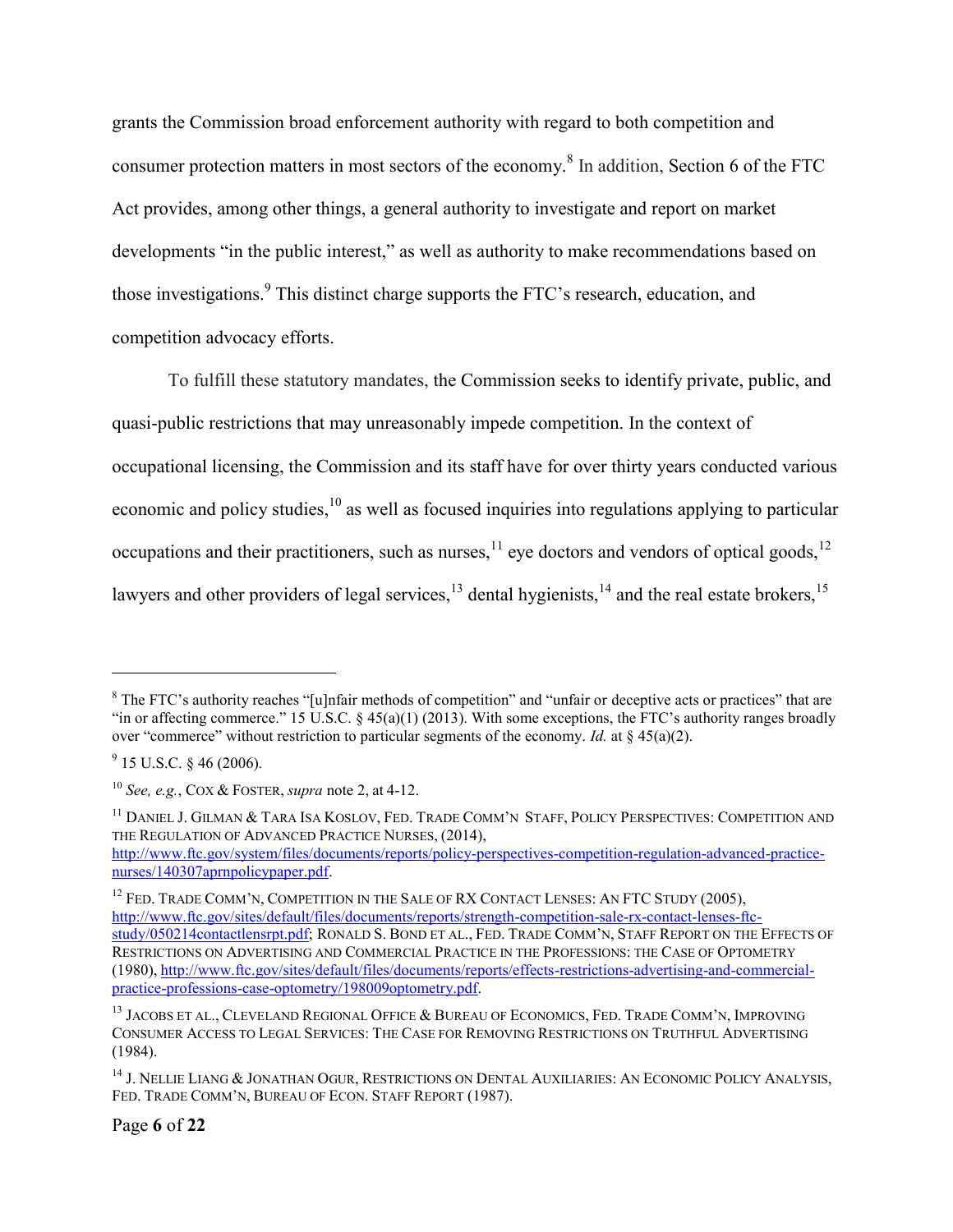among others.<sup>16</sup> More recently, the Economic Liberty Task Force held a July 2017 public roundtable to explore issues relating to streamlining occupational license portability across state lines.<sup>17</sup> Based on this research, the larger body of economic literature, and its own investigations, the Commission has addressed potentially anticompetitive restrictions on certain occupations through competition advocacy, enforcement tools, and various forms of education and outreach.

### **III. Competition Issues Raised by Licensing and Other Occupational Regulations**

<span id="page-6-0"></span>Licensing laws and regulations establish conditions for entry into an occupation and define the occupation's metes and bounds or "scope of practice."<sup>18</sup> Licensing has become an increasingly dominant form of occupational regulation, with studies suggesting that 25-30% of the U.S. workforce is employed in occupations that require a license.<sup>19</sup> Licensing is generally the most stringent form of occupational regulation.<sup>20</sup> Unlicensed practice, or the provision of services outside one's scope of practice, may be prohibited by statute or regulation and may be subject to civil or criminal penalties. $2<sup>1</sup>$ 

For some occupations, licensing laws and regulations may be an appropriate policy response to consumer protection or safety concerns. Licensing can help to prevent consumer

Page **7** of **22**

<sup>&</sup>lt;sup>15</sup> FED. TRADE COMM'N & U.S. DEP'T JUSTICE, COMPETITION IN THE REAL ESTATE BROKERAGE INDUSTRY (2007), [http://www.ftc.gov/sites/default/files/documents/reports/competition-real-estate-brokerage-industry-report-federal](http://www.ftc.gov/sites/default/files/documents/reports/competition-real-estate-brokerage-industry-report-federal-trade-commission-and-u.s.department-justice/v050015.pdf)[trade-commission-and-u.s.department-justice/v050015.pdf.](http://www.ftc.gov/sites/default/files/documents/reports/competition-real-estate-brokerage-industry-report-federal-trade-commission-and-u.s.department-justice/v050015.pdf)

<sup>&</sup>lt;sup>16</sup> COX & FOSTER, *supra* note [2,](#page-2-0) (considering occupational regulation generally, as well as certain particular occupations).

<sup>&</sup>lt;sup>17</sup> Fed. Trade Comm'n, Streamlining Licensing Across State Lines, Initiatives to Enhance Occupational License Portability, [https://www.ftc.gov/news-events/events-calendar/2017/07/streamlining-licensing-across-state-lines](https://www.ftc.gov/news-events/events-calendar/2017/07/streamlining-licensing-across-state-lines-initiatives-enhance)[initiatives-enhance](https://www.ftc.gov/news-events/events-calendar/2017/07/streamlining-licensing-across-state-lines-initiatives-enhance) .

<sup>&</sup>lt;sup>18</sup> U.S. DEP'T TREASURY, COUNCIL OF ECONOMIC ADVISORS & DEP'T LABOR, OCCUPATIONAL LICENSING: A FRAMEWORK FOR POLICY MAKERS, n. 6 and accompanying text (2015).

<sup>19</sup> *See id*.; Morris M. Kleiner & Alan B. Krueger, *Analyzing the Extent and Influence of Occupational Licensing on the Labor Market*, 31 J. LAB. ECON. 173 (2013); Morris M. Kleiner & Alan B. Krueger, *The Prevalence and Effects of Occupational Licensing*, 48 BRIT J. INDUS. REL. 2 (2010).

<sup>20</sup> *See* COX & FOSTER, *supra* note [2,](#page-2-0) at ch. V (regarding alternatives to licensing).

<sup>21</sup> George J. Stigler, *The Theory of Economic Regulation*, 2 BELL J. ECON. & MGMT. SCI. 3, 13 (1971).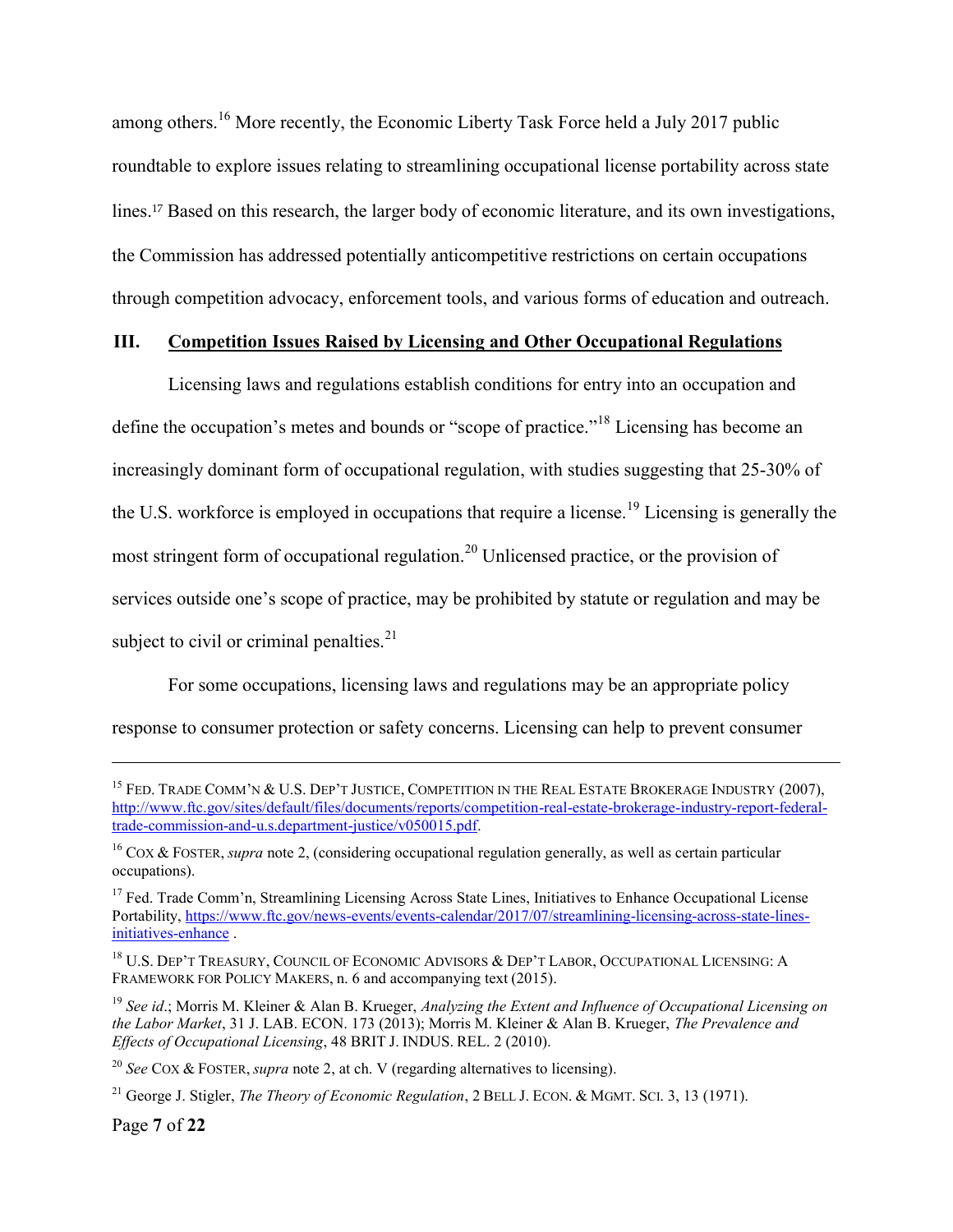fraud and mitigate the effects of certain types of market failure – for example, those associated with persistent information asymmetries between professionals and consumers.<sup>22</sup> Licensing regulations may serve an especially important function in health care, where consumers might face serious risks if they were treated by unqualified individuals, and patients might find it difficult (if not impossible) to assess quality of care at the time of delivery.

At the same time, licensing inherently constrains competition, albeit to varying degrees.<sup>23</sup> When a law or regulation establishes required entry conditions for an occupation, only individuals who satisfy those conditions are legally permitted to provide the services associated with that occupation, which tends to reduce the number of market participants. This reduction in supply, and the resulting loss of competition, can lead to higher prices, reduced non-price competition on terms such as convenience or quality, or other distortions in services or labor markets.<sup>24</sup> Licensing is estimated to result in 10-15% higher wages for licensed workers relative to unlicensed workers, after adjusting for differences in education, training, and experience,  $25$ and numerous studies have shown that licensing leads to higher prices for consumers.<sup>26</sup> In addition, although licensing may be designed to provide consumers with minimum quality

 $^{22}$  For example, consumers may not have reliable access to, or sufficient ability to understand, relevant information relating to the quality of the services they are consuming or the risks they may face and conflicts of interest may arise when professionals serve as both diagnosticians and treatment providers. *See, e.g.*, COX & FOSTER, *supra* note [2,](#page-2-0) at 4-12.

<sup>23</sup> *See* Stigler, *supra* note 21, at 13-17.

<sup>24</sup> Regarding licensure generally, see Morris M. Kleiner, *Occupational Licensing*, 14 J. ECON. PERSP. 189, 192 (2000) ("The most generally held view on the economics of occupational licensing is that it restricts the supply of labor to the occupation and thereby drives up the price of labor as well as of services rendered."); *see also* COX & FOSTER, *supra* note [2,](#page-2-0) at 21-36.

<sup>25</sup> Morris M. Kleiner & Alan B. Krueger, *The Prevalence and Effects of Occupational Licensing*, 48 British J. Industrial Relations 676 (2010); *see also* Morris M. Kleiner & Alan B. Krueger, *Analyzing the Extent and Influence of Occupational Licensing on the Labor Market*, 31 J. LABOR ECON. S-173, S-191 (2013); COX & FOSTER, *supra*  not[e 2,](#page-2-0) at 28-31 (reviewing studies of effects of licensing on the prices of dental, legal, and optometric services).

<sup>26</sup> U.S. DEP'T TREASURY, COUNCIL OF ECONOMIC ADVISORS & DEP'T LABOR, *supr*a note [18,](#page-6-0) at 14.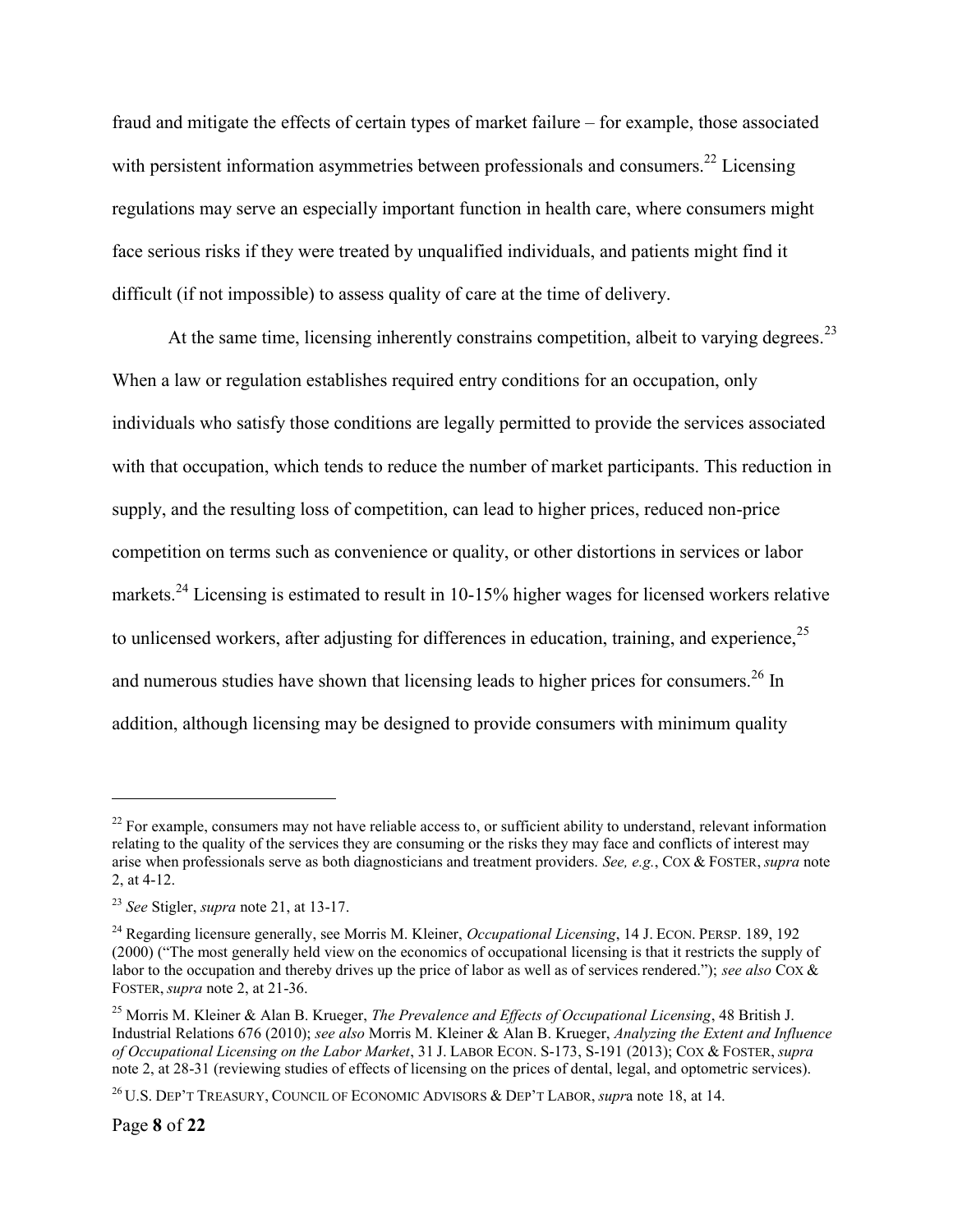assurances, licensing provisions do not always increase service quality.<sup>27</sup> Licensing costs and burdens may also discourage innovation and entrepreneurship. In some cases, these regulatory barriers to entry may severely impede the flow of labor or services to where they are most in demand, potentially reducing consumer access to valued services.<sup>28</sup> Based on standard economic models, one 2011 study estimates that license-related restrictions have resulted in as many as 2.85 million fewer jobs nationwide, with an annual cost to consumers of up to \$203 billion.<sup>29</sup>

As noted above, the FTC and its staff have not tended to focus on the broader question of whether individual occupations should be subject to licensure as a form of regulation; and we have not closely studied or determined whether the U.S. economy is characterized by excessive occupational licensing. We have begun, however, to extend some of our prior inquiries into the potential costs and benefits of licensure and other occupational regulations<sup>30</sup> and to consider the kinds of evidence that could illuminate broader questions about the economic impact of licensing. For example, we announced yesterday that the Economic Liberty Task Force will hold a public roundtable on November 7, 2017, to examine recent and ongoing empirical research into the effects of occupational licensure on competition, consumers, and the workforce.<sup>31</sup> But the FTC has never attempted to design regulatory institutions or tell various jurisdictions and

<sup>27</sup> *See, e.g.*, Morris M. Kleiner & Robert T. Kurdle, *Does Regulation Affect Economic Outcomes: The Case of Dentistry*, 43 J. LAW & ECON. 547, 570 (2000) ("Overall, our results show that licensing does not improve dental health outcomes as measured by our sample of dental recruits. Moreover, treatment quality does not appear to improve significantly on the basis of the reduced cost of malpractice insurance or a lower complaint rate against dentists, where regulation is more stringent."); *see also* COX & FOSTER, *supra* note 2, at 21-29.

<sup>&</sup>lt;sup>28</sup> For example, FTC staff comments on nursing regulations have focused on primary care provider shortages and the abilities of advanced practice nurses and others to meet the needs of underserved populations. *See generally* POLICY PERSPECTIVES: COMPETITION AND THE REGULATION OF ADVANCED PRACTICE NURSES, *supra* not[e 11,](#page-5-0) at 2, 20-26.

<sup>29</sup> Morris M. Kleiner, Alan B. Krueger & Alex Mas, *A Proposal to Encourage States to Rationalize Occupational Licensing Practices: A Proposal to the Brookings Institution Hamilton Project*, Apr. 2, 2011.

<sup>30</sup> *See* COX & FOSTER, *supra* note [2.](#page-2-0)

Page **9** of **22** <sup>31</sup> FTC Press Release, "FTC Announces Second Economic Liberty Public Roundtable," Sept. 11, 2017, [https://www.ftc.gov/news-events/press-releases/2017/09/ftc-announces-second-economic-liberty-public-roundtable.](https://www.ftc.gov/news-events/press-releases/2017/09/ftc-announces-second-economic-liberty-public-roundtable)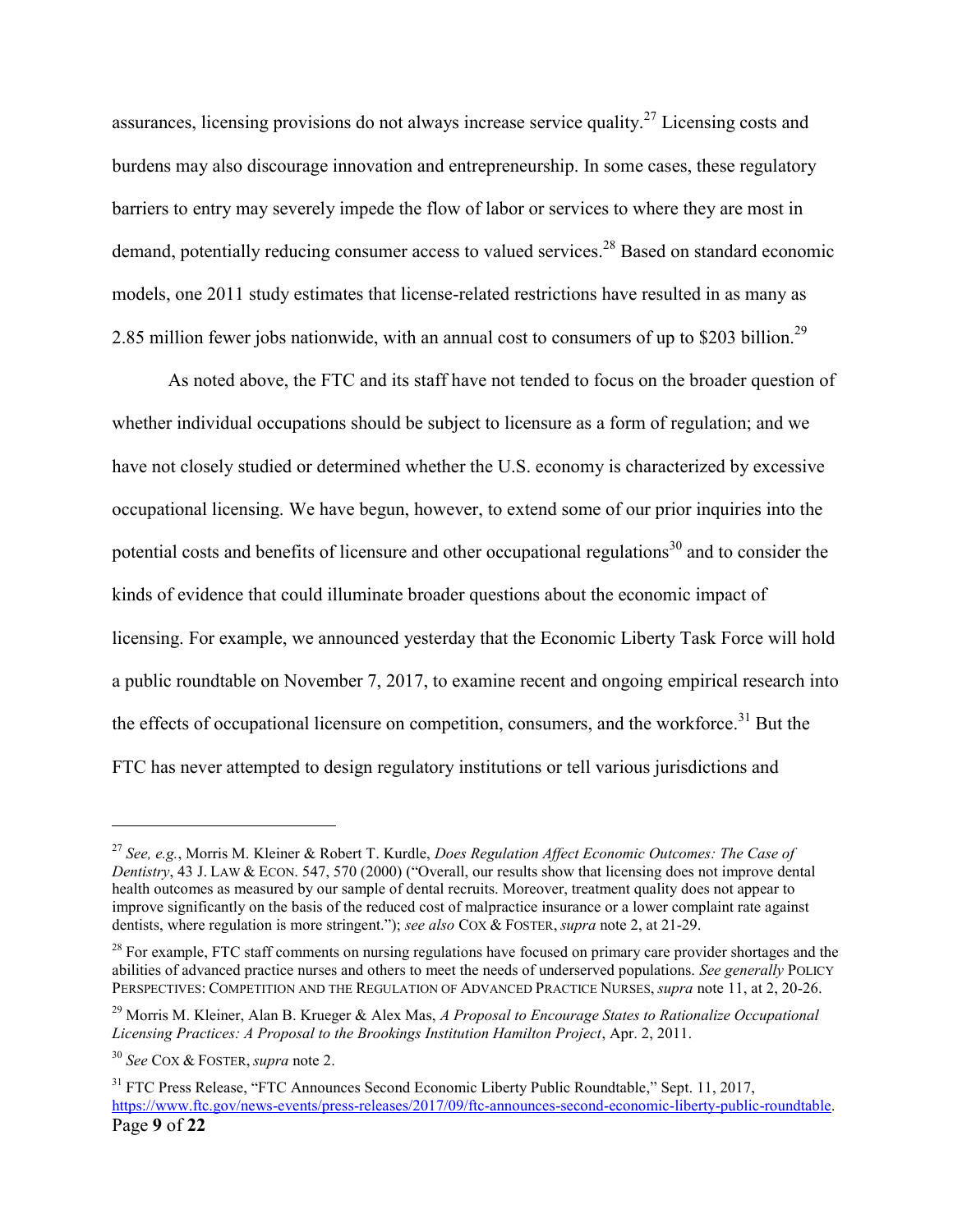licensing authorities how best to administer their licensing laws. Rather, we have recognized that specific licensure regulations can have good, bad, or mixed competitive effects, depending on the circumstances. Therefore, we typically focus on case-by-case competition analysis of particular restrictions, and we have urged legislators and regulators to do the same.

### **IV. FTC Advocacy Efforts**

A central goal of the FTC's competition advocacy program is to encourage federal, state, and local policymakers, as well as private, self-regulatory authorities, to integrate competition concerns into their decision-making process. By doing so, we hope they can avoid standards likely to interfere unnecessarily with the proper functioning of a competitive marketplace.<sup>32</sup> Even well intentioned laws and regulations may impose undue burdens on competition, in ways that ultimately harm consumers. Moreover, public restraints on competition may sometimes prove particularly harmful and durable, but may not always be actionable under the federal antitrust laws. Competition advocacy – in the form of comments, testimony, workshops, reports, and amicus briefs – encourages federal and state policy makers to consider how existing and proposed regulations are likely to affect competition and consumers, as well as other important policy goals.

#### **A. Framework for Analysis**

To address these concerns while preserving the potential benefits of occupational licensing, the Commission and its staff have developed a framework that we recommend to

 $32$  For a general discussion of the FTC's "policy research and development" mission and the role of the advocacy program, see, e.g., WILLIAM E. KOVACIC, THE FEDERAL TRADE COMMISSION AT 100: INTO OUR 2ND CENTURY 92- 109; 121-24 (2009), [http://www.ftc.gov/ftc/workshops/ftc100/docs/ftc100rpt.pdf.](http://www.ftc.gov/ftc/workshops/ftc100/docs/ftc100rpt.pdf) *See also* James C. Cooper, Paul A. Pautler, & Todd J. Zywicki, *Theory and Practice of Competition Advocacy at the FTC*, 72 ANTITRUST L.J. 1091 (2005); Maureen K. Ohlhausen, *Identifying Challenging, and Assigning Political Responsibility for State Regulation Restricting Competition*, 2 COMPETITION POL'Y INT'L 151, 156-7 (2006) (competition advocacy "beyond enforcement" of the antitrust laws), [https://www.competitionpolicyinternational.com/file/view/6289;](https://www.competitionpolicyinternational.com/file/view/6289) Tara Isa Koslov, *Competition Advocacy at the Federal Trade Commission: Recent Developments Build on Past Success*, 8 CPI ANTITRUST CHRON. 1 (2012), [https://www.competitionpolicyinternational.com/file/view/6732.](https://www.competitionpolicyinternational.com/file/view/6732)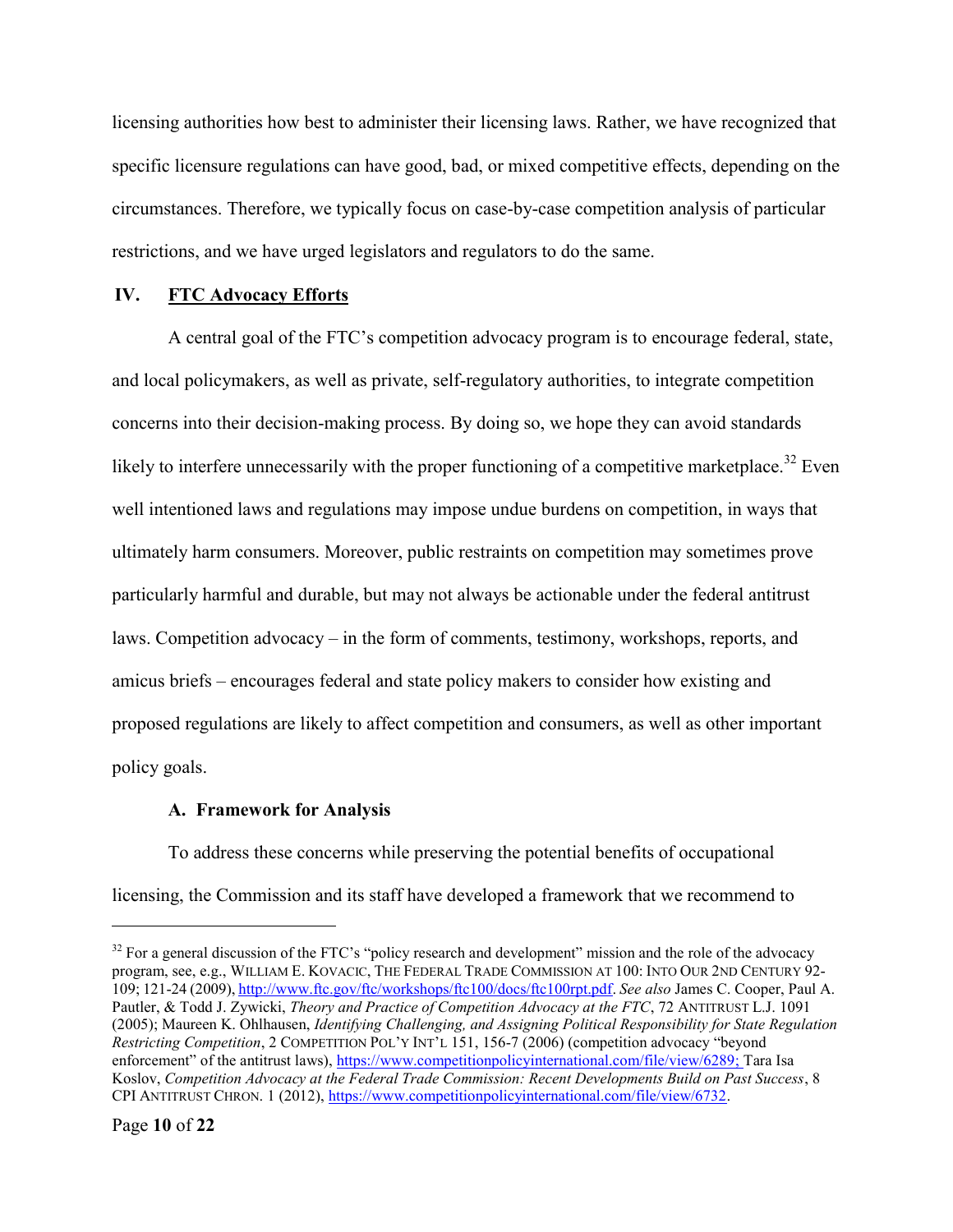policymakers evaluating licensing regulations. We note that various elements of the proposed RBI Act are consistent with this framework and share similar procompetitive goals. Specifically, the FTC's framework encourages policymakers to ask the following questions:

- Are there significant and non-speculative consumer health and safety issues, or other legitimate public policy purposes, that warrant licensing?
- Are any of the specific conditions or restrictions imposed under licensing likely to have a significant adverse effect on competition and consumers?
- If so, do the specific restrictions address the concerns at issue and protect against demonstrable harms or risks? For example, are there good grounds for claims that they reduce the risk of consumer harm from poor-quality services? Will the regulation yield other demonstrated or likely consumer benefits?
- Are the regulations narrowly tailored to serve the state's policy priorities without unduly restricting competition? $33$
- Are less restrictive alternatives available that would still serve legitimate public policy goals, but would be less harmful to competition?<sup>34</sup>

When consumer benefits are slight or highly speculative, a licensing regime may be generally undesirable. Similarly, policymakers may wish to avoid specific requirements that impede competition with no offsetting benefits. Further inquiry is important even when regulations serve well-founded consumer protection concerns; it is important to balance

<sup>&</sup>lt;sup>33</sup> For a more complete exposition of this framework, see POLICY PERSPECTIVES: COMPETITION AND THE REGULATION OF ADVANCED PRACTICE NURSES, *supra* note [11,](#page-5-0) at 16-17.

Page **11** of **22** <sup>34</sup> Other mechanisms may help consumers identify quality and value, without necessarily creating the same entry barriers as licensing. These approaches may include both private initiatives (e.g., consumer reviews and ratings, voluntary private certification or accreditation) as well as public ones (e.g., government registration or certification).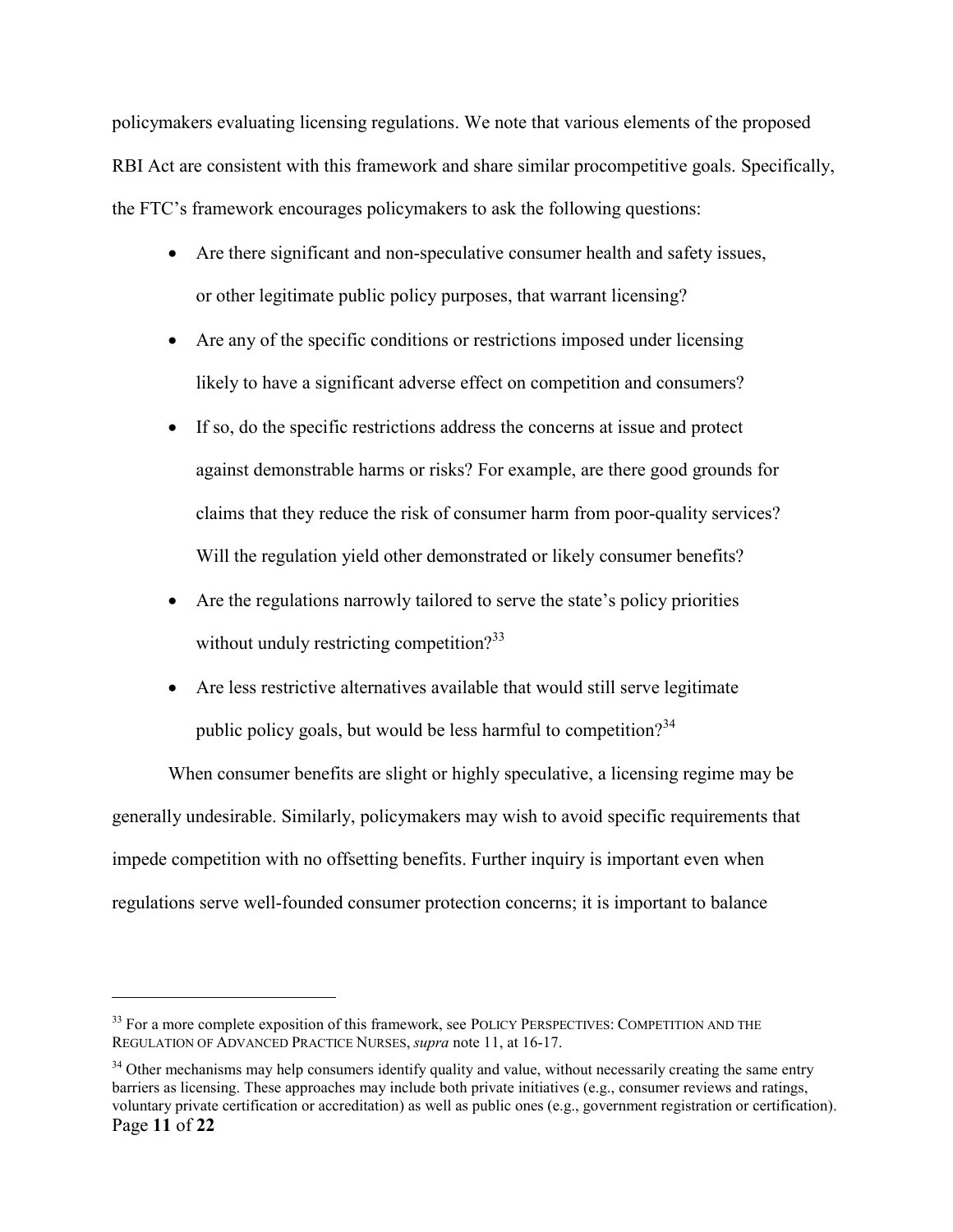consumer benefits and costs, and alternative protections can sometimes accomplish as much or more, while doing less harm.

### **B. Specific Advocacy Efforts**

Since the late 1970s, the Commission and its staff have submitted hundreds of

comments<sup>35</sup> and amicus curiae briefs<sup>36</sup> to state and self-regulatory entities on competition policy

and antitrust law issues relating to occupations such as real estate brokers,  $37$  electricians,  $38$ 

accountants,  $39$  lawyers,  $40$  dentists  $41$  and dental hygienists,  $42$  nurses,  $43$  eye doctors and opticians,  $44$ 

<sup>38</sup> FTC Staff Comment to the Hon. Glen Repp Concerning Texas H.B. 252 to Establish a System to Voluntarily License Electricians and Electrical Contractors (1989),

[http://www.ftc.gov/sites/default/files/documents/advocacy\\_documents/ftc-staff-comment-hon.glen-repp-concerning](http://www.ftc.gov/sites/default/files/documents/advocacy_documents/ftc-staff-comment-hon.glen-repp-concerning-texas-h.b.252-establish-system-voluntarily-license-electricians-and-electrical-contractors/v890034.pdf)[texas-h.b.252-establish-system-voluntarily-license-electricians-and-electrical-contractors/v890034.pdf.](http://www.ftc.gov/sites/default/files/documents/advocacy_documents/ftc-staff-comment-hon.glen-repp-concerning-texas-h.b.252-establish-system-voluntarily-license-electricians-and-electrical-contractors/v890034.pdf)

<sup>39</sup> FTC Staff Comment to the Honorable Jean Silver Concerning Washington Administrative Code 4-25-710 to Require Additional Academic Credits for Certified Public Accountants (CPAs) (1996), [http://www.ftc.gov/sites/default/files/documents/advocacy\\_documents/ftc-staff-comment-honorable-jean-silver](http://www.ftc.gov/sites/default/files/documents/advocacy_documents/ftc-staff-comment-honorable-jean-silver-concerning-washington-administrative-code-4-25-710-require/v960006.pdf)[concerning-washington-administrative-code-4-25-710-require/v960006.pdf.](http://www.ftc.gov/sites/default/files/documents/advocacy_documents/ftc-staff-comment-honorable-jean-silver-concerning-washington-administrative-code-4-25-710-require/v960006.pdf)

<sup>40</sup> FTC Staff Letter to the Supreme Court of Tennessee, Concerning Proposed Amendments to the Tennessee Rules [of Professional Conduct Relating to Attorney Advertising](http://www.ftc.gov/sites/default/files/documents/advocacy_documents/ftc-staff-letter-supreme-court-tennessee-concerning-proposed-amendments-tennessee-rules-professional/130125tennesseadvertisingletter.pdf) (2013), [http://www.ftc.gov/sites/default/files/documents/advocacy\\_documents/ftc-staff-letter-supreme-court-tennessee-](http://www.ftc.gov/sites/default/files/documents/advocacy_documents/ftc-staff-letter-supreme-court-tennessee-concerning-proposed-amendments-tennessee-rules-professional/130125tennesseadvertisingletter.pdf)

[concerning-proposed-amendments-tennessee-rules-professional/130125tennesseadvertisingletter.pdf.](http://www.ftc.gov/sites/default/files/documents/advocacy_documents/ftc-staff-letter-supreme-court-tennessee-concerning-proposed-amendments-tennessee-rules-professional/130125tennesseadvertisingletter.pdf) 

<sup>41</sup> FTC Staff Letter to NC Representative Stephen LaRoque Concerning NC House Bill 698 and the Regulation of [Dental Service Organizations and the Business Organization of Dental Practices](http://www.ftc.gov/sites/default/files/documents/advocacy_documents/ftc-staff-letter-nc-representative-stephen-laroque-concerning-nc-house-bill-698-and-regulation/1205ncdental.pdf) (2012), [http://www.ftc.gov/sites/default/files/documents/advocacy\\_documents/ftc-staff-letter-nc-representative-stephen](http://www.ftc.gov/sites/default/files/documents/advocacy_documents/ftc-staff-letter-nc-representative-stephen-laroque-concerning-nc-house-bill-698-and-regulation/1205ncdental.pdf)[laroque-concerning-nc-house-bill-698-and-regulation/1205ncdental.pdf.](http://www.ftc.gov/sites/default/files/documents/advocacy_documents/ftc-staff-letter-nc-representative-stephen-laroque-concerning-nc-house-bill-698-and-regulation/1205ncdental.pdf)

<sup>42</sup> FTC Staff Comment Before the Maine Board of Dental Examiners Concerning Proposed Rules to Allow [Independent Practice Dental Hygienists to Take X-Rays in Underserved Areas](http://www.ftc.gov/sites/default/files/documents/advocacy_documents/ftc-staff-comment-maine-board-dental-examiners-concerning-proposed-rules-allow-independent-practice/111125mainedental.pdf) (2011), [http://www.ftc.gov/sites/default/files/documents/advocacy\\_documents/ftc-staff-comment-maine-board-dental](http://www.ftc.gov/sites/default/files/documents/advocacy_documents/ftc-staff-comment-maine-board-dental-examiners-concerning-proposed-rules-allow-independent-practice/111125mainedental.pdf)[examiners-concerning-proposed-rules-allow-independent-practice/111125mainedental.pdf.](http://www.ftc.gov/sites/default/files/documents/advocacy_documents/ftc-staff-comment-maine-board-dental-examiners-concerning-proposed-rules-allow-independent-practice/111125mainedental.pdf)

<sup>&</sup>lt;sup>35</sup> Many of these advocacy comments can be found at [http://www.ftc.gov/policy/advocacy/advocacy-filings.](http://www.ftc.gov/policy/advocacy/advocacy-filings)

<sup>36</sup> *See, e.g.*, Brief of the Federal Trade Commission as *Amicus Curiae* Supporting Arguments to Vacate Opinion 39 of the Committee on Attorney Advertising Appointed by the Supreme Court of New Jersey, 190 N.J. 250 (N.J. 2007), [http://www.ftc.gov/policy/advocacy/amicus-briefs/2007/05/re-petition-review-committee-attorney](http://www.ftc.gov/policy/advocacy/amicus-briefs/2007/05/re-petition-review-committee-attorney-advertising-opinion-39)[advertising-opinion-39](http://www.ftc.gov/policy/advocacy/amicus-briefs/2007/05/re-petition-review-committee-attorney-advertising-opinion-39). For access to the FTC's other recent amicus briefs, see [http://www.ftc.gov/policy/advocacy/amicus-briefs.](http://www.ftc.gov/policy/advocacy/amicus-briefs)

<sup>&</sup>lt;sup>37</sup> FTC and Department of Justice Comment to Governor Jennifer M. Granholm Concerning Michigan H.B. 4416 to [Impose Certain Minimum Service Requirements on Real Estate Brokers](http://www.ftc.gov/sites/default/files/documents/advocacy_documents/ftc-and-department-justice-comment-governor-jennifer-m.grahholm-concerning-michigan-h.b.4416-impose-certain-minimum-service-requirements-real-estate-brokers/v050021.pdf) (2007), [http://www.ftc.gov/sites/default/files/documents/advocacy\\_documents/ftc-and-department-justice-comment](http://www.ftc.gov/sites/default/files/documents/advocacy_documents/ftc-and-department-justice-comment-governor-jennifer-m.grahholm-concerning-michigan-h.b.4416-impose-certain-minimum-service-requirements-real-estate-brokers/v050021.pdf)[governor-jennifer-m.grahholm-concerning-michigan-h.b.4416-impose-certain-minimum-service-requirements-real](http://www.ftc.gov/sites/default/files/documents/advocacy_documents/ftc-and-department-justice-comment-governor-jennifer-m.grahholm-concerning-michigan-h.b.4416-impose-certain-minimum-service-requirements-real-estate-brokers/v050021.pdf)[estate-brokers/v050021.pdf.](http://www.ftc.gov/sites/default/files/documents/advocacy_documents/ftc-and-department-justice-comment-governor-jennifer-m.grahholm-concerning-michigan-h.b.4416-impose-certain-minimum-service-requirements-real-estate-brokers/v050021.pdf)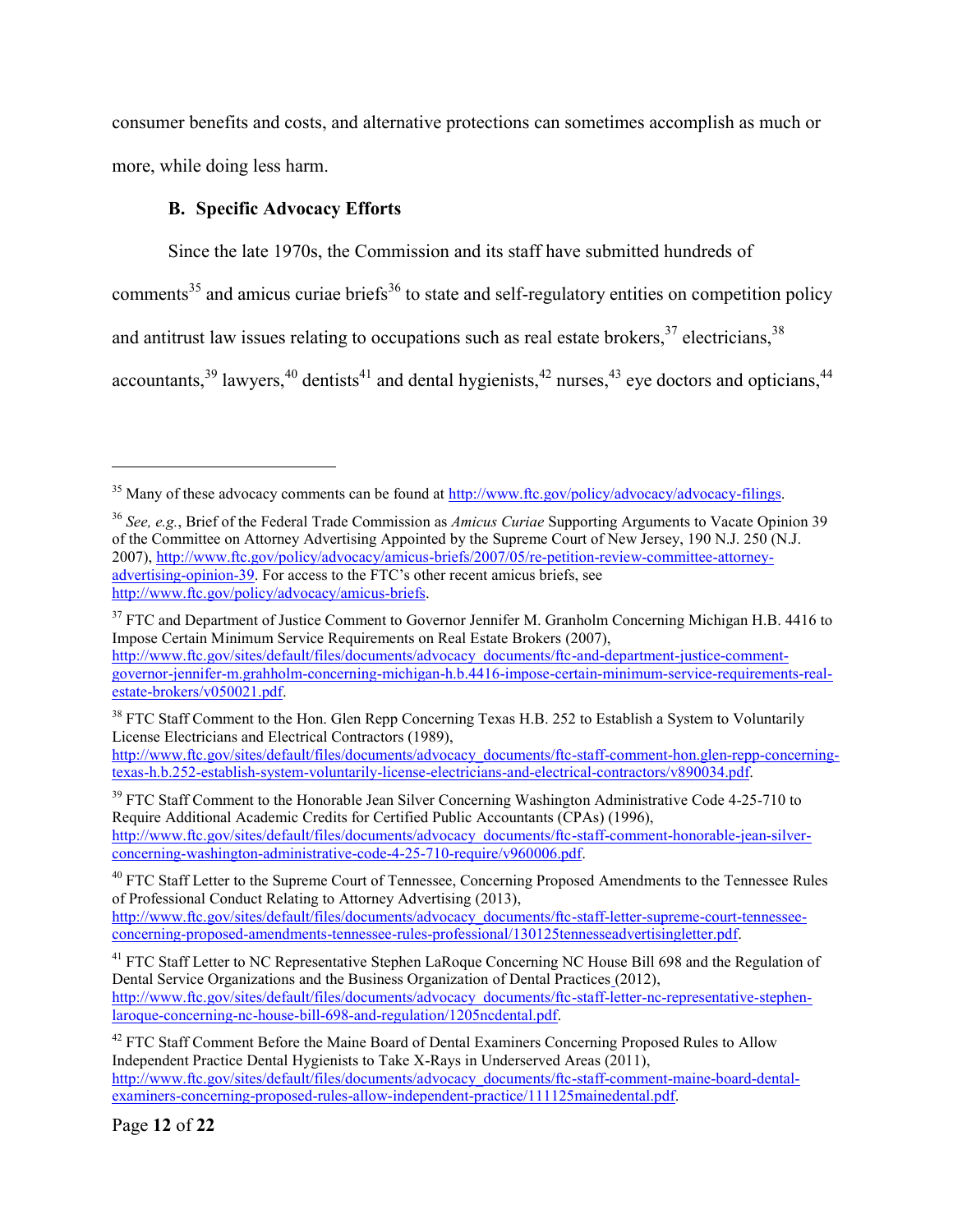and veterinarians.<sup>45</sup> These advocacy efforts have focused on various restrictions on price competition, contracts or commercial practices, entry by competitors or potential competitors, and truthful and non-misleading advertising.

For example, a series of FTC staff competition advocacy comments have addressed various physician supervision requirements that some states impose on advanced practice registered nurses (APRNs).<sup>46</sup> FTC staff has not questioned state interests in establishing licensing requirements for APRNs or other health professionals in the interest of patient safety. Rather, staff has questioned the competitive effects of additional restrictions on APRN licenses, such as mandatory supervision arrangements with individual physicians, which are sometimes cast as "collaborative practice agreement" requirements. Physician supervision requirements may raise competition concerns because they give one group of health care professionals the ability to restrict access to the market by another, potentially competing or collaborating group of health care professionals. Based on substantial evidence and experience, expert bodies have concluded that ARPNs are safe and effective as independent providers of many health care services within

<sup>&</sup>lt;sup>43</sup> FTC Staff Comment to the Dep't of Veterans Affairs: Proposed Rule Regarding Advanced Practice Registered [Nurses](https://www.ftc.gov/policy/policy-actions/advocacy-filings/2016/07/ftc-staff-comment-department-veterans-affairs) (2016), [https://www.ftc.gov/system/files/documents/advocacy\\_documents/comment-staff-ftc-office-policy](https://www.ftc.gov/system/files/documents/advocacy_documents/comment-staff-ftc-office-policy-planning-bureau-competition-bureau-economics-department-veterans/v160013_staff_comment_department_of_veterans_affairs.pdf)[planning-bureau-competition-bureau-economics-department](https://www.ftc.gov/system/files/documents/advocacy_documents/comment-staff-ftc-office-policy-planning-bureau-competition-bureau-economics-department-veterans/v160013_staff_comment_department_of_veterans_affairs.pdf)[veterans/v160013\\_staff\\_comment\\_department\\_of\\_veterans\\_affairs.pdf.](https://www.ftc.gov/system/files/documents/advocacy_documents/comment-staff-ftc-office-policy-planning-bureau-competition-bureau-economics-department-veterans/v160013_staff_comment_department_of_veterans_affairs.pdf)

<sup>&</sup>lt;sup>44</sup> FTC Staff Comment Before the North Carolina State Board of Opticians Concerning Proposed Regulations for [Optical Goods and Optical Goods Businesses](http://www.ftc.gov/os/2011/01/1101ncopticiansletter.pdf) (Jan. 2011)[, http://www.ftc.gov/os/2011/01/1101ncopticiansletter.pdf;](http://www.ftc.gov/os/2011/01/1101ncopticiansletter.pdf) Letter from Maureen K. Ohlhausen *et al*. to Arkansas State Representative Doug Matayo (Oct. 4, 2004), http://www.ftc.gov/os/2004/10/041008matayocomment.pdf. *Cf.* FTC Staff Comment Before the Connecticut Board of Examiners for Opticians (Mar. 27, 2002)*,* http://www.ftc.gov/be.v020007.htm.

<sup>&</sup>lt;sup>45</sup> FTC Staff Comment Before the Virginia Board of Veterinary Medicine Concerning Regulations to Remove [Restrictions on Advertising and Non-Veterinarian Relationships](http://www.ftc.gov/sites/default/files/documents/advocacy_documents/ftc-staff-comment-virginia-board-veterinary-medicine-concerning-regulations-remove-restrictions/p864641.pdf) (1996), [http://www.ftc.gov/sites/default/files/documents/advocacy\\_documents/ftc-staff-comment-virginia-board-veterinary](http://www.ftc.gov/sites/default/files/documents/advocacy_documents/ftc-staff-comment-virginia-board-veterinary-medicine-concerning-regulations-remove-restrictions/p864641.pdf)[medicine-concerning-regulations-remove-restrictions/p864641.pdf.](http://www.ftc.gov/sites/default/files/documents/advocacy_documents/ftc-staff-comment-virginia-board-veterinary-medicine-concerning-regulations-remove-restrictions/p864641.pdf)

<sup>&</sup>lt;sup>46</sup> Many of the individual advocacy comments regarding nursing restrictions, along with the research and analyses underlying those comments, are described in detail in POLICY PERSPECTIVES: COMPETITION AND THE REGULATION OF ADVANCED PRACTICE NURSES, *supra* not[e 11.](#page-5-0)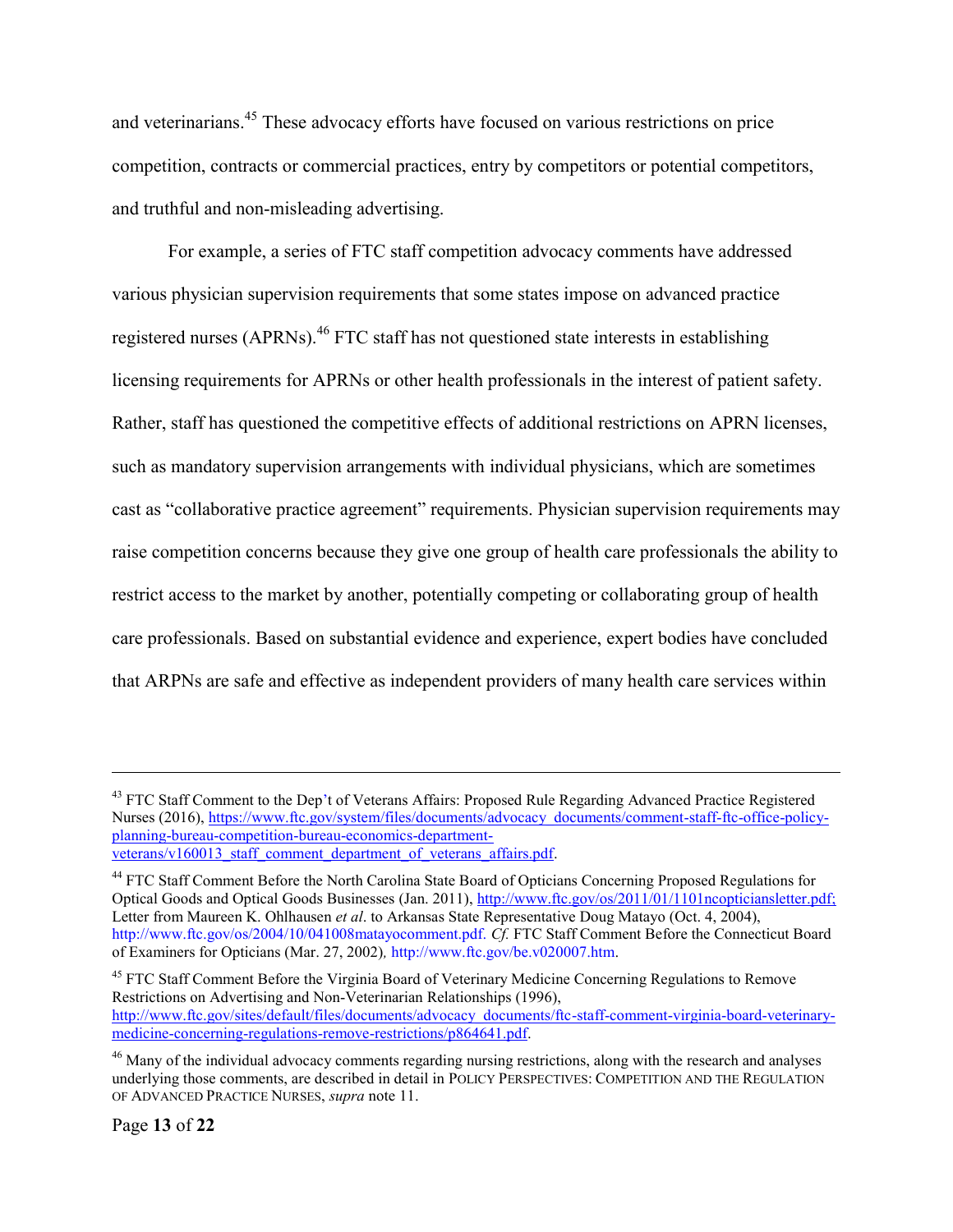the scope of their training, licensure, certification, and practice.<sup>47</sup> Therefore, we have suggested that fixed, mandatory physician supervision requirements may be excessive or unjustified.

In some situations, we have engaged in competition advocacy where no plausible public benefit is even offered on behalf of licensing restrictions. For example, in 2011, the Commission filed an amicus brief in *St. Joseph Abbey v. Castille*, <sup>48</sup> clarifying the meaning and intent of the Commission's "Funeral Rule."<sup>49</sup> The plaintiffs, monks at St. Joseph Abbey who had built and sold simple wooden caskets consistent with their religious values, had challenged Louisiana statutes that required persons engaged solely in the manufacture and sale of caskets within the state to fulfill all licensing requirements applicable to funeral directors and establishments. Those requirements included, for example, a layout parlor for 30 people, a display room for six caskets, an arrangement room, the employment of a full-time, state-licensed funeral director, and, even though the Abbey did not handle or intend to handle human remains, installation of "embalming facilities for the sanitation, disinfection, and preparation of a human body."<sup>50</sup> The U.S. Court of Appeals for the Fifth Circuit found that "no rational relationship exists between public health and

<sup>47</sup> *See, e.g.*, INST. OF MED., NAT'L ACAD. OF SCIENCES, THE FUTURE OF NURSING: LEADING CHANGE, ADVANCING HEALTH, 98-99 (2011); NAT'L GOVERNORS ASS'N, THE ROLE OF NURSE PRACTITIONERS IN MEETING INCREASING DEMAND FOR PRIMARY CARE, 7-8 (2012),

<http://www.nga.org/files/live/sites/NGA/files/pdf/1212NursePractitionersPaper.pdf> (study funded by U.S. Dep't Health & Human Servs., reviewing literature pertinent to NP safety and concluding "None of the studies in the NGA's literature review raise concerns about the quality of care offered by NPs. Most studies showed that NPprovided care is comparable to physician-provided care on several process and outcome measures.").

<sup>48</sup> Brief for the Federal Trade Commission as Amicus Curiae Supporting Neither Party, *St. Joseph Abbey v. Castille*, 712 F.3d 215 (5th Cir. 2013), *cert. denied*, 134 S. Ct. 423 (2013) ("FTC Brief Amicus Curiae, *St. Joseph Abbey v. Castille*").

 $49$  47 Fed. Reg. 42260 (1982).

<sup>50</sup> *See* FTC Brief Amicus Curiae, *St. Joseph Abbey v. Castille* at 12, *quoting* La. Rev. Stat. Ann. § 37:842(D)(3).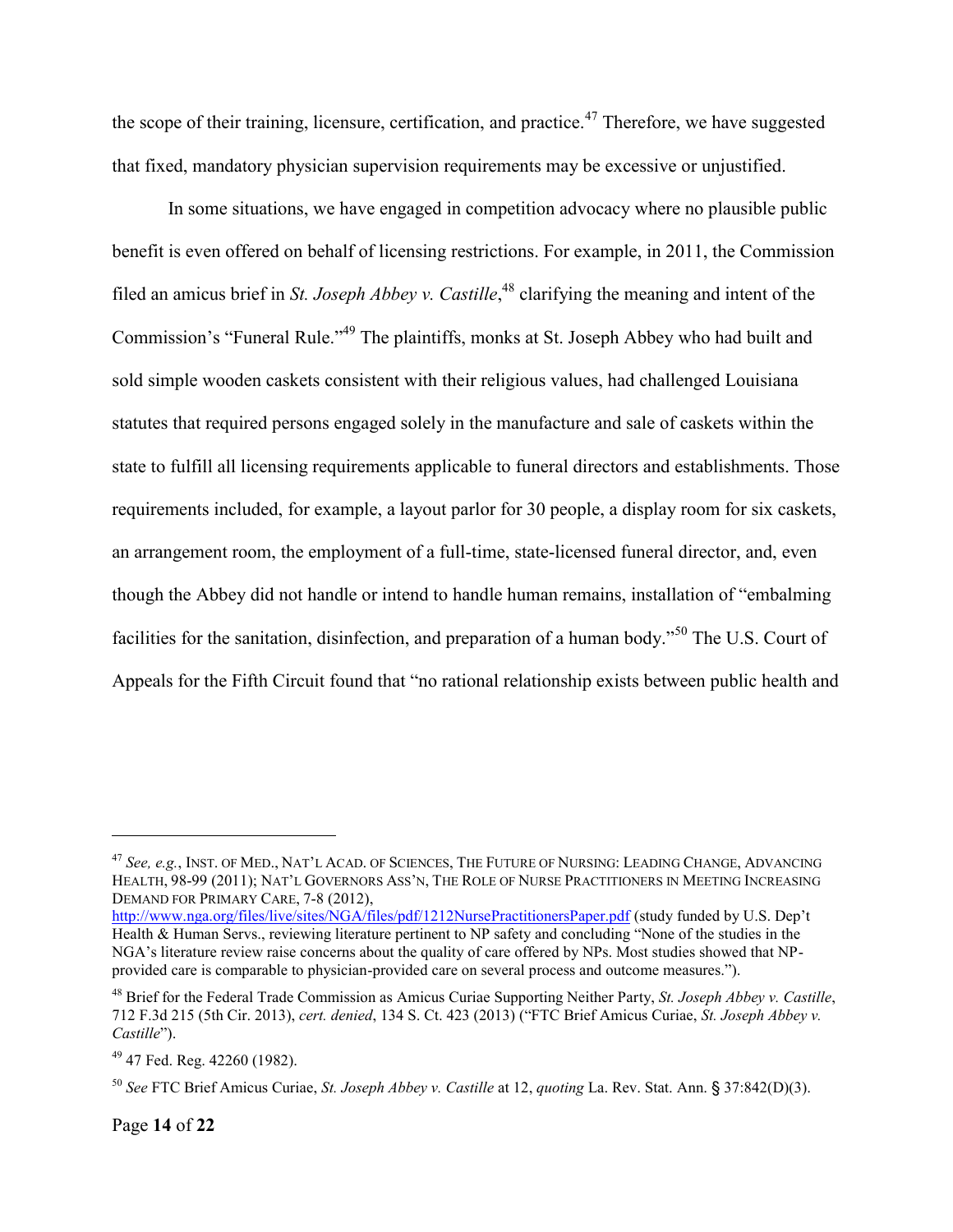safety and restricting intrastate casket sales to funeral directors. Rather, this purported rationale for the challenged law elides the realities of Louisiana's regulation of caskets and burials."<sup>51</sup>

As noted earlier, the response of regulated industries to new and disruptive forms of competition is another area of concern. In some cases, regulators have acted to protect incumbent service providers currently subject to regulation. For example, in the taxi and related transportation business, innovative smartphone applications have provided consumers with new ways to arrange for transportation and, in some cases, have enabled new transportation services. Although some jurisdictions have adapted to these innovations, others have pursued regulatory approaches that would impede the development of new services, often without putting forth evidence of a legitimate consumer protection justification. We have urged these jurisdictions to consider carefully the adverse consequences of limiting competition, and to question the basis for restrictions advocated by incumbent industry participants.<sup>52</sup>

#### **V. FTC Enforcement Efforts**

 $\overline{a}$ 

Although the FTC typically relies on competition advocacy to discourage potentially anticompetitive occupational licensing laws and regulations, the Commission sometimes invokes its enforcement authority to challenge anticompetitive conduct by regulatory boards that falls outside of the scope of protected state action.<sup>53</sup> These enforcement actions have included

<sup>52</sup> *See, e.g.*, [FTC Staff Comment to the Honorable Brendan Reilly Concerning Chicago Proposed Ordinance O2014-](http://www.ftc.gov/system/files/documents/advocacy_documents/ftc-staff-comment-honorable-brendan-reilly-concerning-chicago-proposed-ordinance-o2014-1367/140421chicagoridesharing.pdf) [1367 Regarding Transportation Network Providers \(2014\),](http://www.ftc.gov/system/files/documents/advocacy_documents/ftc-staff-comment-honorable-brendan-reilly-concerning-chicago-proposed-ordinance-o2014-1367/140421chicagoridesharing.pdf)

<sup>51</sup> *St. Joseph Abbey v. Castille*, 712 F.3d at 226 (affirming the district court decision that the challenged regulations, and their enforcement by the state board, were unconstitutional).

[http://www.ftc.gov/system/files/documents/advocacy\\_documents/ftc-staff-comment-honorable-brendan-reilly](http://www.ftc.gov/system/files/documents/advocacy_documents/ftc-staff-comment-honorable-brendan-reilly-concerning-chicago-proposed-ordinance-o2014-1367/140421chicagoridesharing.pdf)[concerning-chicago-proposed-ordinance-o2014-1367/140421chicagoridesharing.pdf.](http://www.ftc.gov/system/files/documents/advocacy_documents/ftc-staff-comment-honorable-brendan-reilly-concerning-chicago-proposed-ordinance-o2014-1367/140421chicagoridesharing.pdf) Regarding new methods of retail sales of automobiles, *see, e.g.*, [FTC Staff Comment Before the Missouri House of Representatives Regarding](http://www.ftc.gov/policy/policy-actions/advocacy-filings/2014/05/ftc-staff-comment-missouri-house-representatives-0)  [House Bill 1124, Which Would Expand the Current Prohibition on Direct-to-Consumer Sales by Manufacturers of](http://www.ftc.gov/policy/policy-actions/advocacy-filings/2014/05/ftc-staff-comment-missouri-house-representatives-0)  [Automobiles](http://www.ftc.gov/policy/policy-actions/advocacy-filings/2014/05/ftc-staff-comment-missouri-house-representatives-0) (2014), [http://www.ftc.gov/policy/policy-actions/advocacy-filings/2014/05/ftc-staff-comment](http://www.ftc.gov/policy/policy-actions/advocacy-filings/2014/05/ftc-staff-comment-missouri-house-representatives-0)[missouri-house-representatives-0.](http://www.ftc.gov/policy/policy-actions/advocacy-filings/2014/05/ftc-staff-comment-missouri-house-representatives-0)

Page **15** of **22** <sup>53</sup> The Supreme Court has recently admonished that reliance on the state action doctrine is "disfavored." *N.C. State Bd. of Dental Exam'rs v. FTC*, 135 S. Ct. 1101, 1110 (2015) (quoting *FTC v. Phoebe Putney Health Sys., Inc*., 133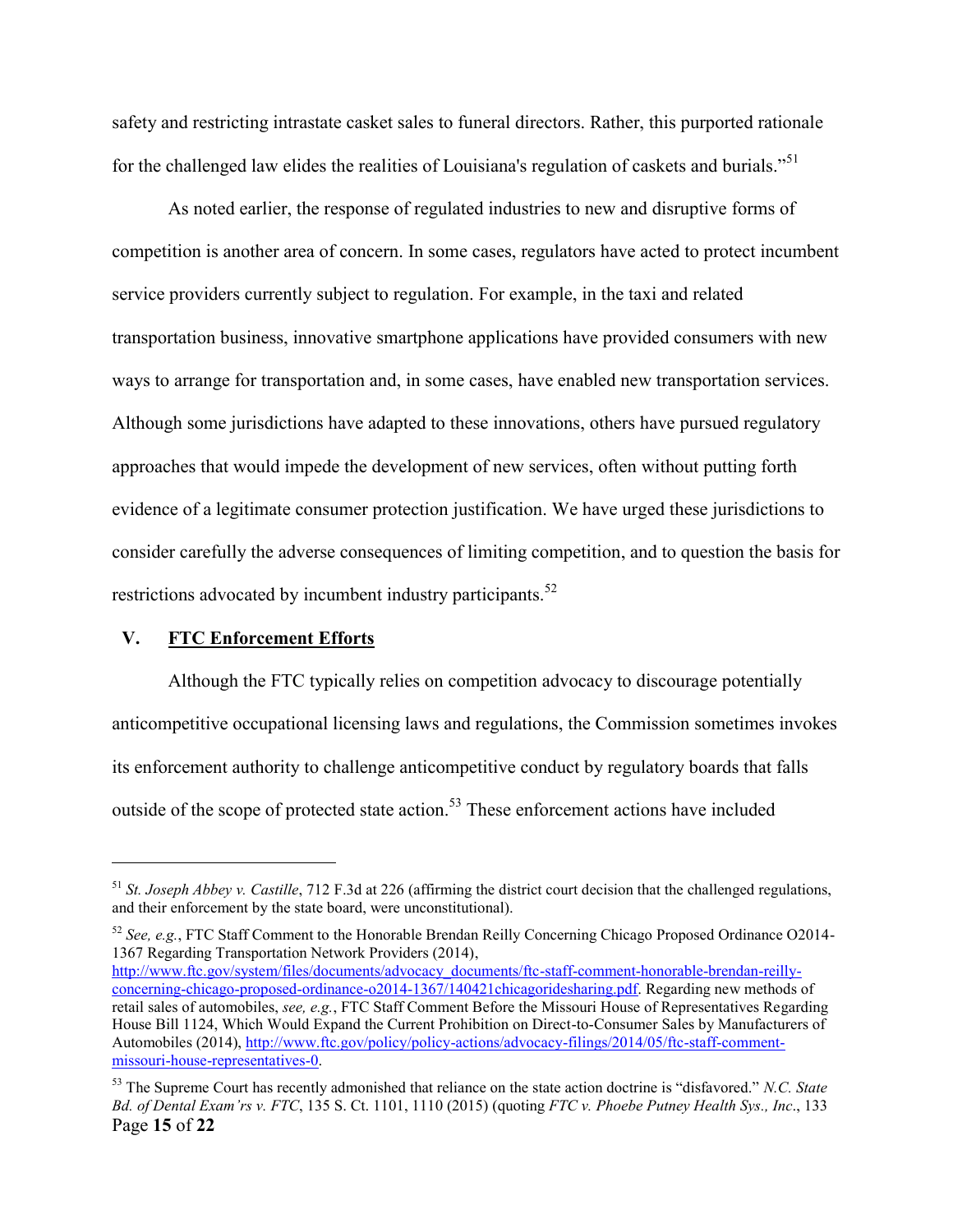challenges to agreements among competitors that restrained advertising and solicitation, price competition, and contract or commercial practices, as well as direct efforts to prohibit competition from new rivals, without any cognizable justification.<sup>54</sup>

<span id="page-15-0"></span>For example, in 2003, the Commission sued the South Carolina Board of Dentistry, charging that the Board had illegally restricted the ability of dental hygienists to provide basic preventive dental services in schools.<sup>55</sup> To address concerns that many schoolchildren, particularly those in low-income families, were not receiving any preventive dental care, the state legislature had eliminated a statutory requirement that a dentist examine each child before a hygienist could perform basic preventive care in schools. The Board then re-imposed the dentist examination requirement as an "emergency regulation." Our complaint alleged that the Board's action unreasonably restrained competition in the provision of preventive dental care services, depriving thousands of economically disadvantaged schoolchildren of needed dental care, and

<sup>55</sup> *In re South Carolina State Bd. of Dentistry*, Complaint (2003) (Dkt. No. 9311), [http://www.fic.gov/os/2003/09/socodentistcomp.pdf.](http://www.fic.gov/os/2003/09/socodentistcomp.pdf) *See also In re South Carolina State Bd. of Dentistry*, Opinion and Order of the Commission (2004) (Dkt. No. 9311), [http://www.fic.gov/os/adjpro/d9311/04072Scommissionopinion.pdf.](http://www.fic.gov/os/adjpro/d9311/04072Scommissionopinion.pdf)

S. Ct. 1003, 1010 (2013), *FTC v. Ticor Title Ins. Co*., 504 U.S. 621, 636 (1992)) ("[G]iven the fundamental national values of free enterprise and economic competition that are embodied in the federal antitrust laws, 'state action immunity is disfavored, much as are repeals by implication.'"); *Phoebe Putney Health Sys.*, 133 S. Ct. at 1016 ("federalism and state sovereignty are poorly served by a rule of construction that would allow 'essential national policies' embodied in the antitrust laws to be displaced by state delegations of authority 'intended to achieve more limited ends.'"). Prior Commission testimony provides additional details on the history and scope of the state action exemption. *See License to Compete, supra* note [5;](#page-3-0) *see also* FED. TRADE COMM'N OFF. POL'Y PLAN., REPORT OF THE STATE ACTION TASK FORCE (2003), [https://www.ftc.gov/sites/default/files/documents/advocacy\\_documents/report](https://www.ftc.gov/sites/default/files/documents/advocacy_documents/report-state-action-task-force/stateactionreport.pdf)[state-action-task-force/stateactionreport.pdf.](https://www.ftc.gov/sites/default/files/documents/advocacy_documents/report-state-action-task-force/stateactionreport.pdf)

<sup>&</sup>lt;sup>54</sup> The Commission also has advocated against attempts to exempt certain licensed health care professions from antitrust scrutiny for the purpose of permitting blatantly anticompetitive conduct. *See* [FTC Staff Comment Before](http://www.ftc.gov/sites/default/files/documents/advocacy_documents/ftc-staff-comment-connecticut-general-assembly-labor-and-employees-committee-regarding-connecticut/130605conncoopcomment.pdf)  [the Connecticut General Assembly Labor and Employees Committee Regarding Connecticut House Bill 6431](http://www.ftc.gov/sites/default/files/documents/advocacy_documents/ftc-staff-comment-connecticut-general-assembly-labor-and-employees-committee-regarding-connecticut/130605conncoopcomment.pdf)  [Concerning Joint Negotiations by Competing Physicians in Cooperative Health Care Arrangements,](http://www.ftc.gov/sites/default/files/documents/advocacy_documents/ftc-staff-comment-connecticut-general-assembly-labor-and-employees-committee-regarding-connecticut/130605conncoopcomment.pdf) 3 (2013), [http://www.ftc.gov/sites/default/files/documents/advocacy\\_documents/ftc-staff-comment-connecticut-general](http://www.ftc.gov/sites/default/files/documents/advocacy_documents/ftc-staff-comment-connecticut-general-assembly-labor-and-employees-committee-regarding-connecticut/130605conncoopcomment.pdf)[assembly-labor-and-employees-committee-regarding-connecticut/130605conncoopcomment.pdf.](http://www.ftc.gov/sites/default/files/documents/advocacy_documents/ftc-staff-comment-connecticut-general-assembly-labor-and-employees-committee-regarding-connecticut/130605conncoopcomment.pdf)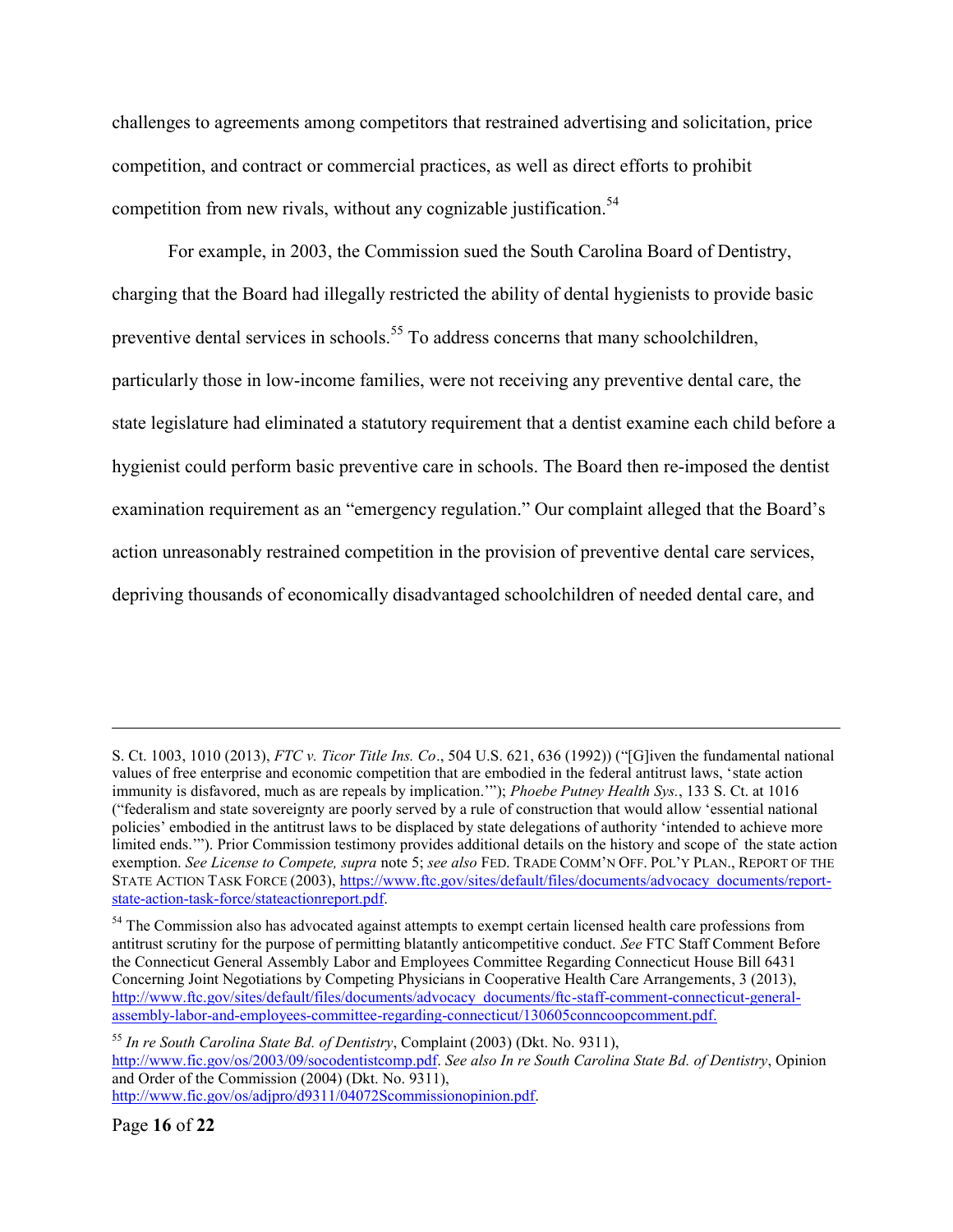<span id="page-16-0"></span>that its harmful effects on competition and consumers were unjustified. The Board ultimately entered into a consent agreement settling the charges.<sup>56</sup>

Similarly, in 2010, the Commission challenged the North Carolina Board of Dental Examiners for issuing a series of cease-and-desist letters that successfully expelled low-cost nondentist providers of teeth-whitening services.<sup>57</sup> As discussed in the next section, the FTC's challenge led to the Supreme Court's much-discussed opinion on the application of the state action doctrine to state boards dominated by active market participants. It is also worth noting that lower courts addressed competition issues underlying the FTC's challenge to the board's conduct: the U.S. Court of Appeals for the Fourth Circuit affirmed, among other things, the FTC's conclusion that the Board's behavior was likely to cause significant competitive harm.<sup>58</sup>

Some of the Commission's most important enforcement actions challenging restrictions on the dissemination of truthful advertising of professional services have been in the health care area.<sup>59</sup> For example, some boards of optometry<sup>60</sup> and dentistry<sup>61</sup> have sought to suppress information that could be useful to consumers of their services.

When the FTC takes enforcement actions, it is mindful of state regulatory authority. The state action doctrine is highly protective of direct exercises of sovereign state authority; it provides considerable leeway to the states as to the delegation of that authority and, in particular, to the makeup and conduct of licensing boards. Intervention under the federal antitrust laws

<sup>56</sup> *In re South Carolina State Bd. of Dentistry*, Decision and Order (2007) (Dkt. No. 93 I I), [http://www.fic.gov/os/adjpro/d93111070911decision.pdf\)](http://www.fic.gov/os/adjpro/d93111070911decision.pdf).

<sup>57</sup> *N.C. State Bd. of Dental Exam'rs*, 135 S. Ct. at 1108-9.

<sup>58</sup> *N.C. State Bd. of Dental Exam'rs v. FTC*, 717 F. 3d 359, 374 (4th Cir. 2013) (FTC's finding "supported by substantial evidence.").

<sup>59</sup> For an example outside the health care area, *see, e.g., Rhode Island Bd. of Accountancy*, 107 F.T.C. 293 (1986) (consent order).

<sup>60</sup> *See, e.g.*, *In the Matter of Massachusetts Bd. of Registration in Optometry*, 110 F.T.C. 549 (1988).

<sup>61</sup> *Louisiana State Bd. of Dentistry*, 106 F.T.C. 65 (1985) (consent order).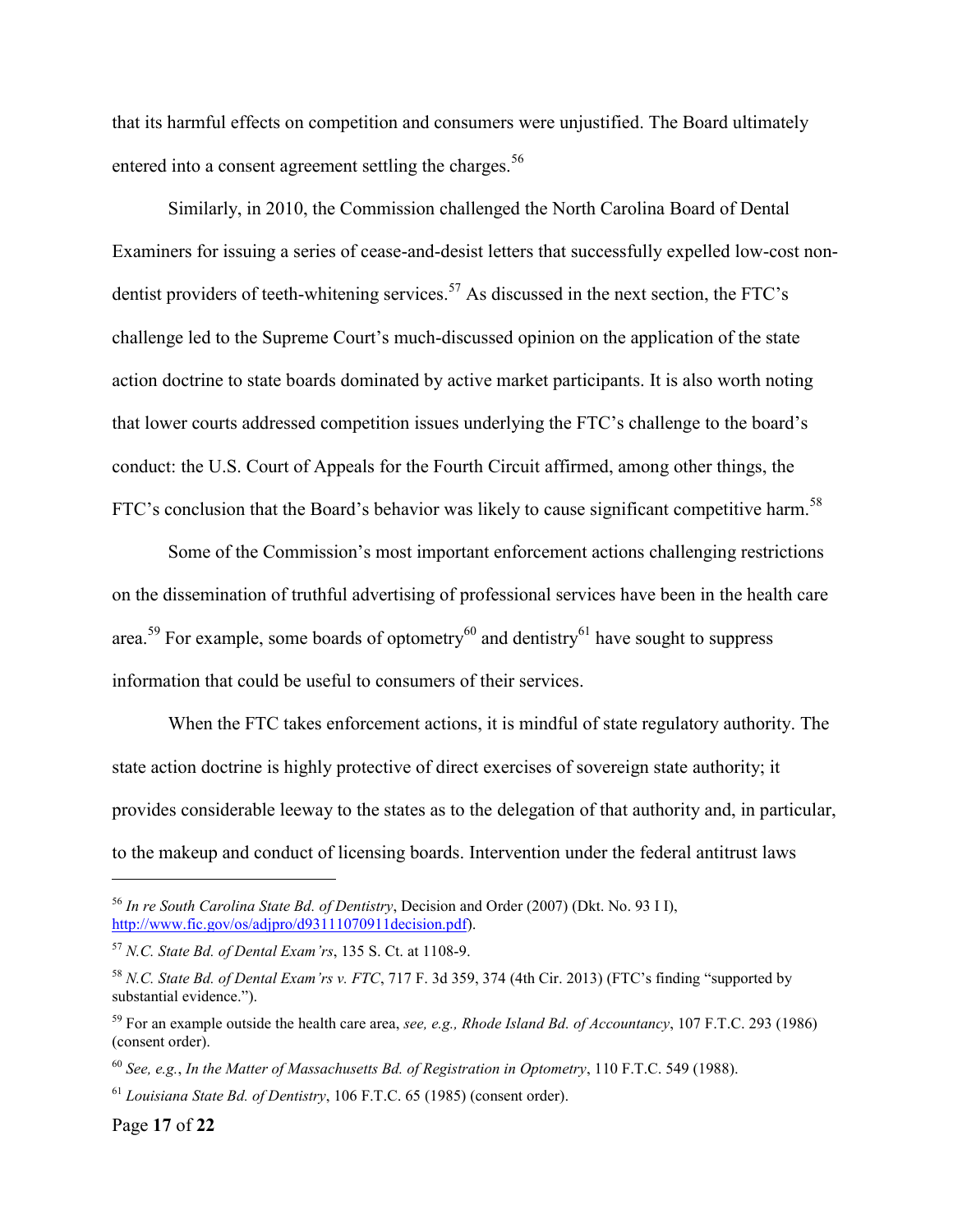requires conduct that is anticompetitive under the antitrust laws, demonstrably harmful to consumers, and in excess of any clearly delegated authority and/or unsupervised by the state. Notably, many of these FTC enforcement matters have been aided or reinforced by state legislatures or attorneys general.<sup>62</sup> For example, the Texas state legislature and governor, apparently sharing concerns that motivated an FTC investigation, recently overrode rules imposed by the Texas Medical Board that effectively prevented most telemedicine in the state.<sup>63</sup> As a result, the Commission closed its investigation of the Texas Medical Board's alleged anticompetitive conduct. $^{64}$  As the Commission said in its closing statement:

The Commission commends the State of Texas for directly exercising its sovereign authority to override the TMB's rules and to reform its regulatory authority for the benefit of Texas consumers. As the Commission first noted in a 2004 report, when properly used, telemedicine has considerable promise to broaden access, lower costs, and improve health quality. The Commission hopes that by expanding the availability of telemedicine and telehealth alternatives, the new law will lead to many benefits for Texans, including increased competition among providers, more innovation in the delivery of care, increased access to healthcare services, reduced travel costs, and greater convenience.<sup>65</sup>

### **VI.** *North Carolina Board of Dental Examiners* **and the Future of the State Action Doctrine**

As recounted in the Supreme Court's *North Carolina Board of Dental Examiners*

decision, states may regulate a particular occupation or profession by setting standards for

<sup>62</sup> *See, e.g.*, text accompanying notes [55](#page-15-0)[-56](#page-16-0) (regarding *South Carolina State Bd. of Dentistry* and conflict between Board and S.C. legislature); Brief of Amici Curiae State of Illinois et al., in Support of Petitioner, *FTC v. Phoebe Putney Health Sys., Inc.*, 133 S. Ct. 1003, 1010 (2013) (No. 11-1160) (amici brief filed by 20 states in support of the FTC).

<sup>63</sup> *See* S.B. No. 1107, 85th Legislative Session, Sec. 2 (striking Tex. Occ. Code Ann. § 111.004(5) and Sec. 3 (Tex. Occ. Code. Ann. §§ 111.005(a)(3), (b), 111.007, 111.007(b).

<sup>&</sup>lt;sup>64</sup> Statement of the Federal Trade Commission On the Commission Vote To Close the Investigation of the Texas Medical Board's Conduct (Jun. 21, 2017),

https://www.ftc.gov/system/files/documents/public\_statements/1225993/1510180\_texas\_medical\_board\_statement of the commission  $\overline{6-21-17}$ .pdf.

<sup>&</sup>lt;sup>65</sup> *Id.* (citing Fed. Trade Comm'n & U.S. Dep't of Justice, Improving Health Care: A Dose of Competition 23 (2004)).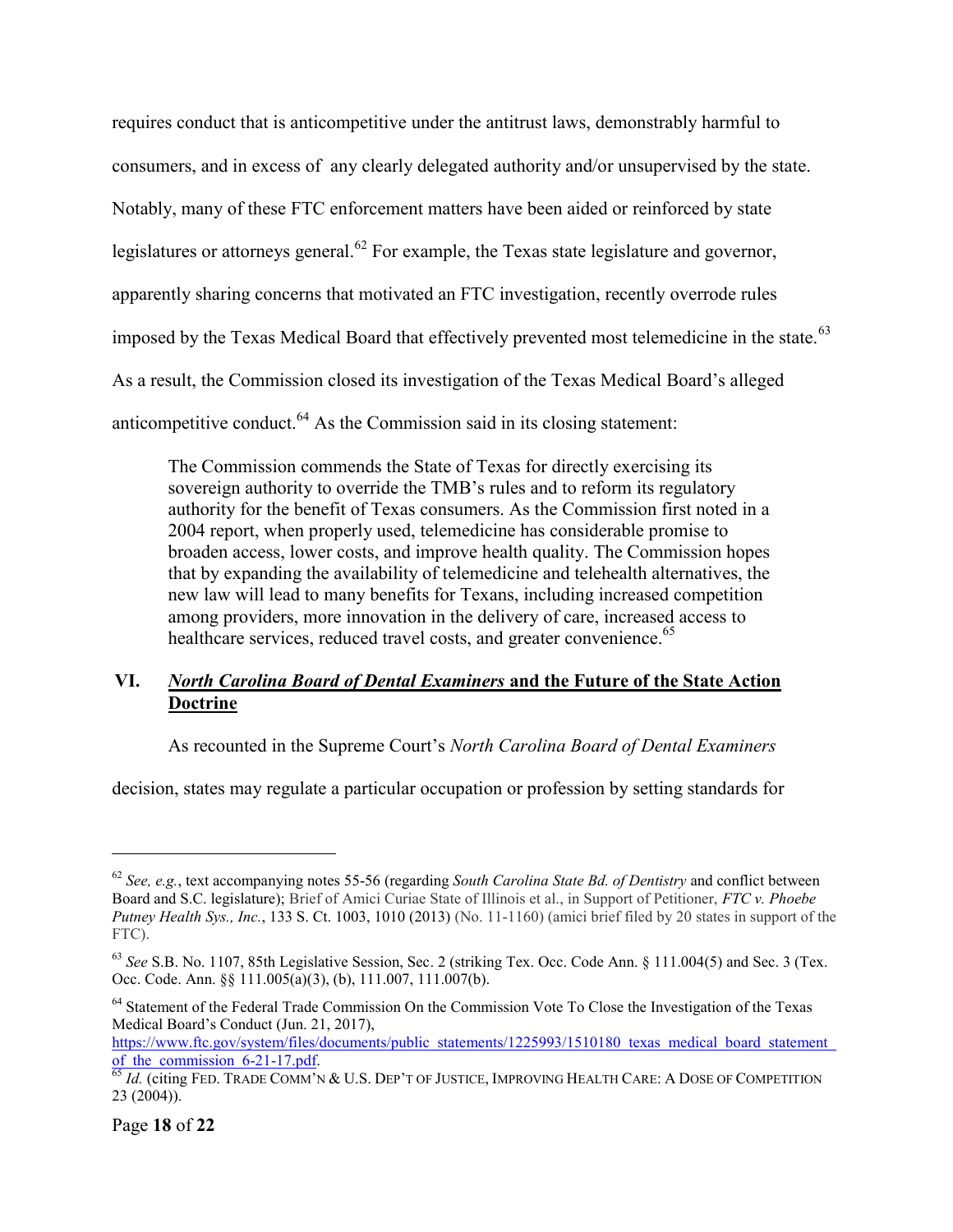licensing individuals to practice that occupation or profession and creating a board to administer those licensing standards. States often require that licensing boards include practicing members of the occupation or profession being regulated, and neither the Supreme Court nor the FTC has sought to dictate how such boards must be constituted.

The Court has, however, opined on the political accountability of boards controlled by market participants. In *N.C. Dental,* the Supreme Court held that a licensing board on which a controlling number of decision-makers are active market participants in the occupation the board regulates must satisfy both prongs of the test the Supreme Court articulated in *California Retail Liquor Dealers Association v. Midcal Aluminum*. <sup>66</sup> The Court held that board actions must be made pursuant to a clearly articulated and affirmatively expressed state policy to displace competition, and their conduct must be actively supervised by the state.<sup>67</sup> The active supervision requirement ensures that any anticompetitive acts undertaken by private actors are in fact approved by the state as part of its regulatory policy. The mere possibility of supervision is not enough; state officials must have and exercise the power to review the anticompetitive acts of the private parties and to reject or modify those that conflict with state policy.<sup>68</sup>

The FTC and its staff are well aware that, in the wake of the *N.C. Dental* decision, many stakeholders have been grappling with questions of state authority and the independence of state regulatory boards. Indeed, we understand that these questions have helped to motivate introduction of the RBI Act. On the one hand, some stakeholders have voiced concerns that post-

Page **19** of **22**

<sup>66</sup> *See Midcal*, *supra* not[e 7.](#page-4-0)

<sup>67</sup> *N.C. State Bd. of Dental Exam'rs*, 135 S. Ct. at 1113-4; *Midcal*, supra note [7,](#page-4-0) at 105-6.

<sup>22</sup> *See, e.g., Decision and Order, Va. Bd. of Funeral Directors & Embalmers*, 138 F.T.C. 645 (2004); *R.I. Bd. of Accountancy*, 107 F.T.C. 293 (1986). *See also United States v. Tex. State Bd. of Public Accountancy*, 464 F. Supp. 400, 402− 03 (W.D. Tex. 1978) (a competitive bidding case), *aff'd as modified*, 592 F.2d 919 (5th Cir. 1979), *cert. denied,* 444 U.S. 925 (1979).

<sup>68</sup> *Patrick v. Burget*, 486 U.S. 94, 100−01 (1988).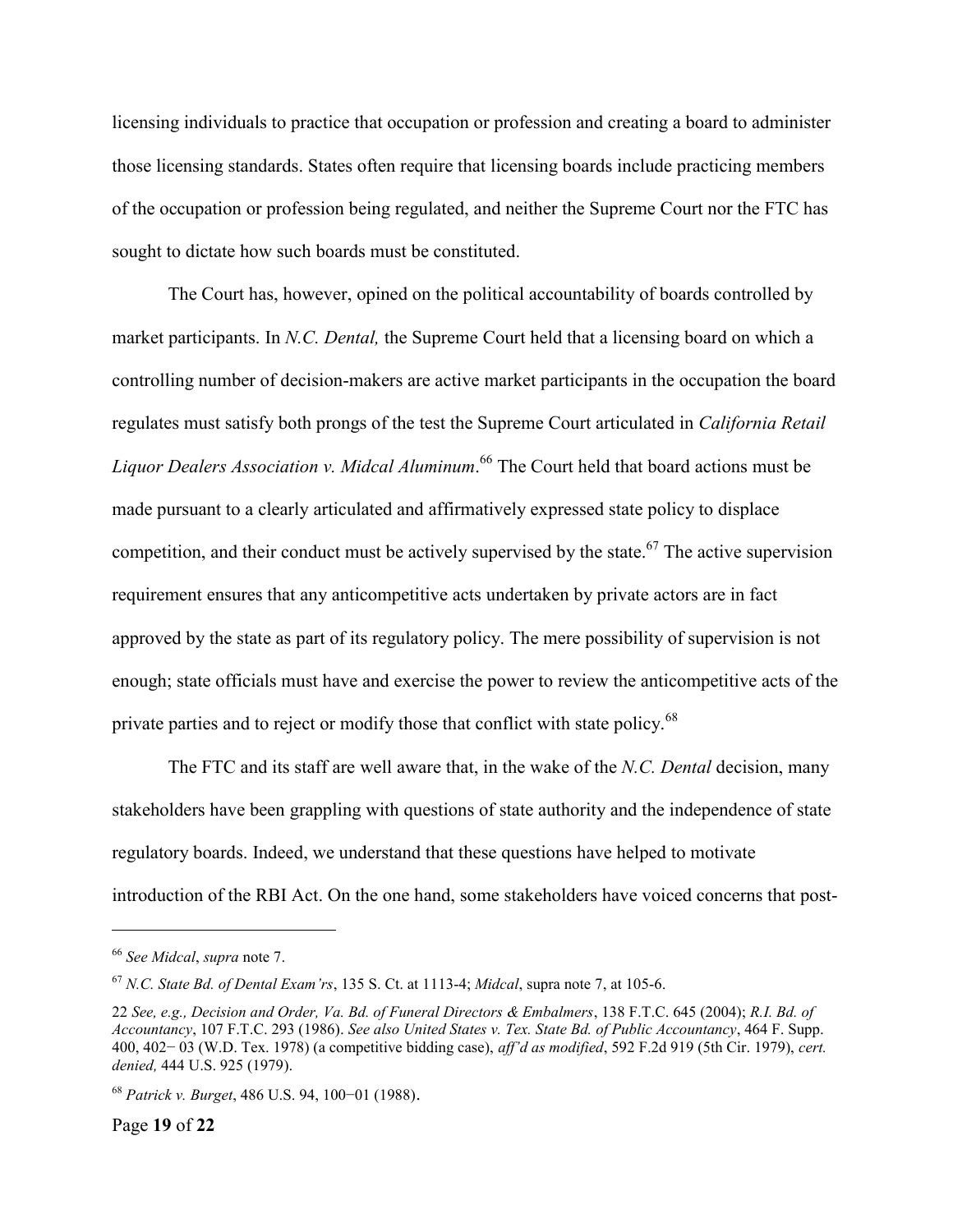*N.C. Dental* antitrust lawsuits that might be filed against state regulatory boards and their members could undermine state authority and the practical functioning of such boards. Relatedly, some have expressed concerns about the possible exposure of individual board members – including part-time and/or voluntary board members – to money damages from private antitrust litigation (a concern that would not apply to FTC enforcement).

But there are also concerns on the other side, especially if reaction to *N.C. Dental* were to lead to attempts to further insulate state boards from federal antitrust scrutiny. As noted above, states can exercise their sovereign authority or delegate that authority to lesser state actors or independent boards,<sup>69</sup> even if a board consists exclusively of self-interested private parties who may be engaged in conduct that otherwise would violate the antitrust laws. The state need only clearly articulate its delegation of authority to regulate in an anticompetitive manner, and then actively and adequately supervise the exercise of that delegated authority. Some are concerned, however, that responses to *N.C. Dental*'s clarification of when active supervision is needed might be cursory and *pro forma* or, in some cases, lead to the worst of both worlds. First, costly and burdensome oversight mechanisms intended to satisfy the active supervision requirement might impede commerce and the proper functioning of state licensing boards, without furthering competition or other state policy goals. Second, these approaches, if successful, would achieve the goal of insulating blatantly anticompetitive conduct by private actors.

Although the Commission believes that worries about undue antitrust enforcement are premature and unlikely to be borne out in future litigation, both sets of concerns about the longterm impact of *N.C. Dental* are understandable. The RBI Act seeks to balance these concerns,

<sup>&</sup>lt;sup>69</sup> State boards of occupational regulation are sometimes called "independent" boards, to the extent that they include members who are active market participants and others who work substantially outside state government, or to the extent the boards appear otherwise independent of a state's executive branch of government.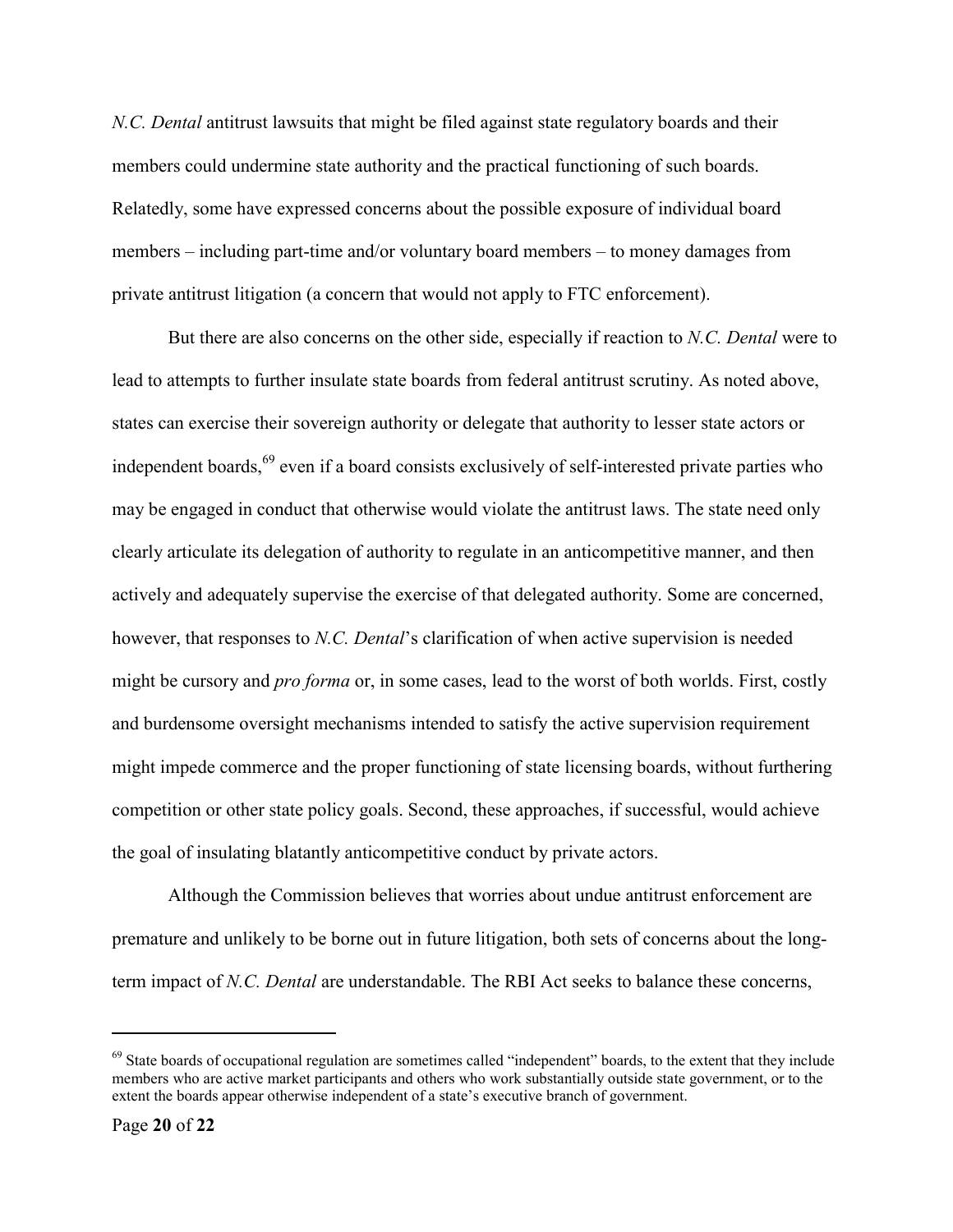providing additional assurance and stability to state policymakers, "independent" state boards, and board members, while guarding against occupational licensing initiatives that, either intentionally or unintentionally, might undermine "our national policy in favor of competition" and thereby harm consumer welfare.<sup>70</sup> In light of the Commission's longstanding interest in mitigating the anticompetitive effects of excessive occupational licensing, the Commission supports the goals of the legislation. At the same time, we note that a substantial body of case law regarding the state action doctrine has already struck a careful balance between the antitrust laws and state sovereignty, and careful thought must be given to the details and potential unintended consequences of any initiatives that would alter this balance.

#### **VII. Conclusion**

Occupational licensing can serve important goals and, when used appropriately, protect consumers from harm. But, as is illustrated by the Commission's history of advocacy and enforcement, excessive occupational licensing can leave consumers and workers worse off, by impeding competition without offering meaningful protection from legitimate health and safety risks. Even when some form of licensing is warranted, specific regulations can have significant adverse effects on competition and consumers. Such regulations should be analyzed for their impact on competition and, when it seems likely that anticompetitive effects will outweigh any consumer benefits, the proponents of any restrictions should bear the burden of justifying why they are needed. We also urge states to be cautious when delegating authority to enforce potentially anticompetitive regulations to self-interested boards whose members represent the very occupation to be regulated.

<sup>&</sup>lt;sup>70</sup> See H.R. 3446,  $115^{th}$  Cong. § 2 (2017) (statement of findings and purpose).